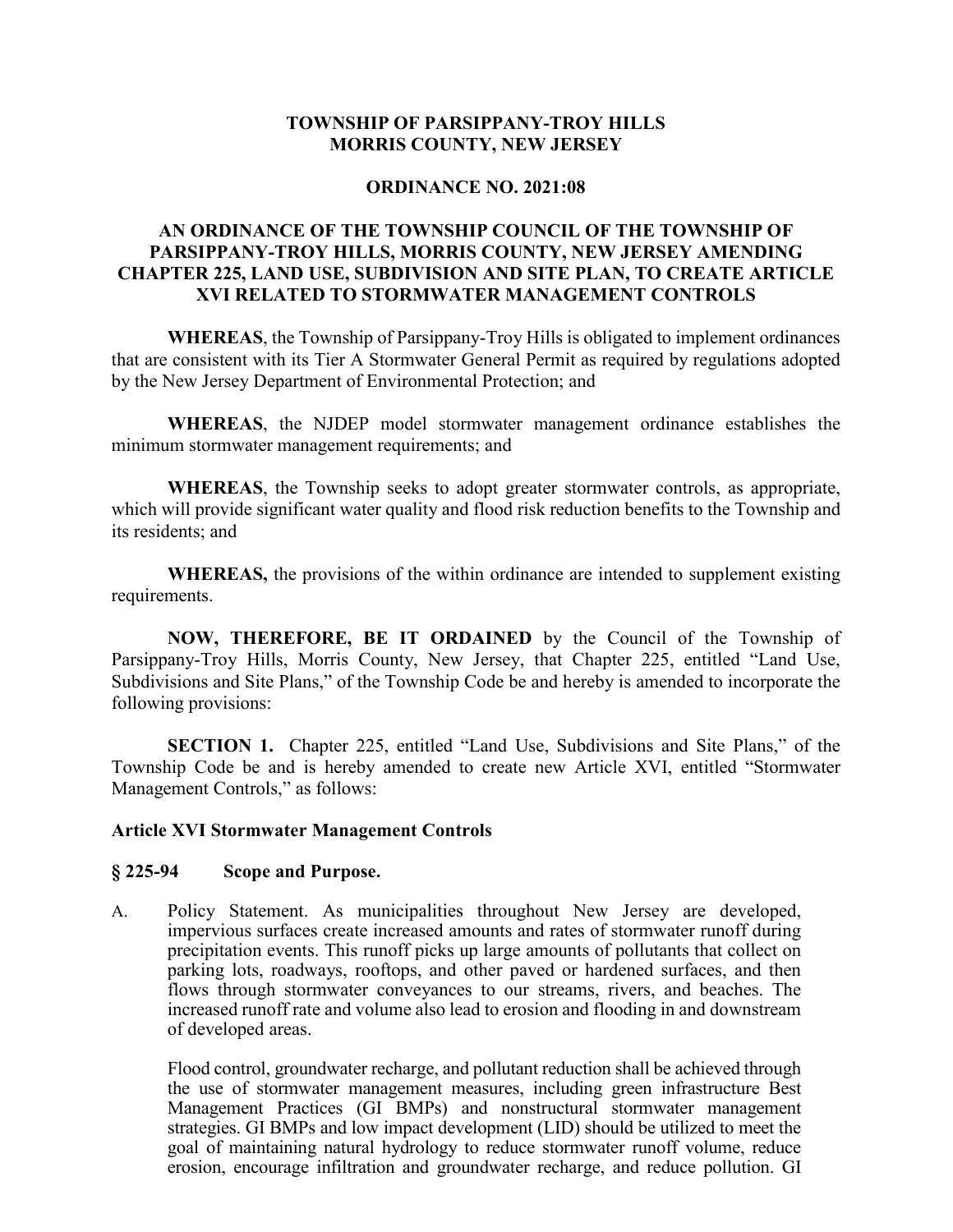BMPs and LID should be developed based upon physical site conditions and the origin, nature and the anticipated quantity, or amount, of potential pollutants. Multiple stormwater management BMPs may be necessary to achieve the established performance standards for water quality, quantity, and groundwater recharge.

GI BMPs and LID practices not only address stormwater runoff but may also result in multiple benefits, including providing open space and beautifying neighborhoods, cooling and cleansing the air, reducing asthma and heat-related illnesses, and saving on heating and cooling energy costs.

B. Purpose. The purpose of this ordinance is to establish minimum stormwater management requirements and controls for "major development" and "minor development" as defined below in §225-95.

The requirements of this ordinance are intended not only to meet, but also to exceed the design and performance standards found in the New Jersey Stormwater Management Rules at N.J.A.C. 7:8. The environmental objectives of these requirements are to reduce pollution in waterways from stormwater runoff, reduce flooding and streambank erosion, and enhance groundwater recharge.

- C. Applicability
	- (1) This Article shall be applicable to the following major and minor developments:
		- (a) Non-residential major and minor developments; and
		- (b) Aspects of residential major and minor developments that are not preempted by the Residential Site Improvement Standards at N.J.A.C. 5:21.
	- (2) This ordinance shall also be applicable to all major and minor developments within the Township of Parsippany-Troy Hills.
	- (3) This Article shall also be applicable to all major and minor developments as applicable under §225-94.C.1. and §225-94.C.2., whether public or private.
- D. Compatibility with Other Permit and Ordinance Requirements

Development approvals issued pursuant to this Article are to be considered an integral part of development approvals and do not relieve the applicant of the responsibility to secure required permits or approvals for activities regulated by any other applicable code, rule, act, or ordinance. In their interpretation and application, the provisions of this ordinance shall be held to be the minimum requirements for the promotion of the public health, safety, and general welfare.

This Article is not intended to interfere with, abrogate, or annul any other ordinances, rule or regulation, statute, or other provision of law except that, where any provision of this Article imposes restrictions different from those imposed by any other ordinance, rule or regulation, or other provision of law, the more restrictive provisions or higher standards shall control.

#### **§ 225-95 Definitions.**

For the purpose of this Article, the following terms, phrases, words and their derivations shall have the meanings stated herein unless their use in the text of this Chapter clearly demonstrates a different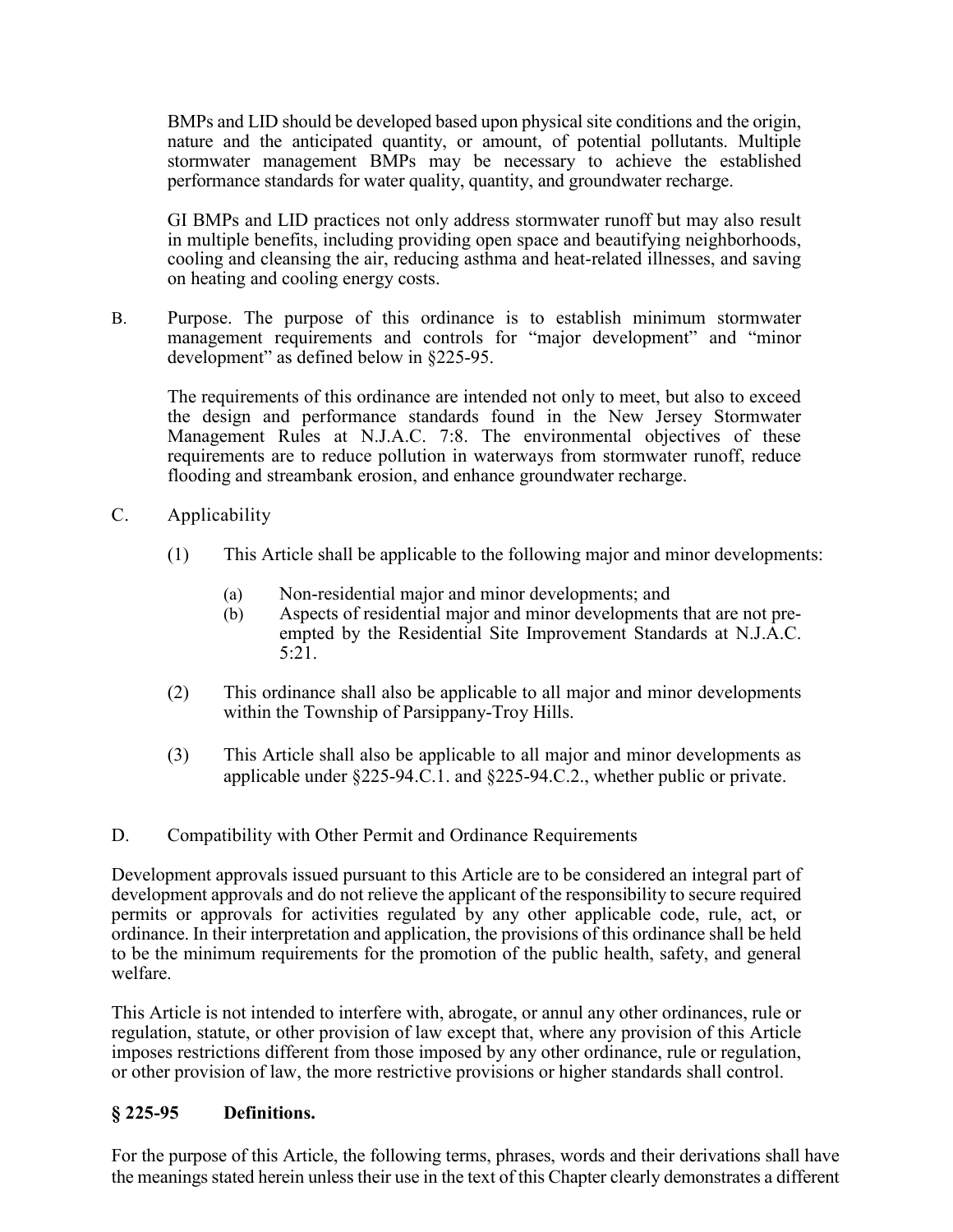meaning. When not inconsistent with the context, words used in the present tense include the future, words used in the plural number include the singular number, and words used in the singular number include the plural number. The word "shall" is always mandatory and not merely directory. The definitions below are the same as or based on the corresponding definitions in the Stormwater Management Rules at N.J.A.C. 7:8-1.2.

### **COMMUNITY BASIN**

An infiltration system, sand filter designed to infiltrate, standard constructed wetland, or wet pond, established in accordance with N.J.A.C. 7:8-4.2(c)14, that is designed and constructed in accordance with the New Jersey Stormwater Best Management Practices Manual, or an alternate design, approved in accordance with N.J.A.C. 7:8-5.2(g), for an infiltration system, sand filter designed to infiltrate, standard constructed wetland, or wet pond and that complies with the requirements of this chapter.

#### **COMPACTION**

The increase in soil bulk density.

### **CONTRIBUTORY DRAINAGE AREA**

The area from which stormwater runoff drains to a stormwater management measure, not including the area of the stormwater management measure itself.

#### **CORE**

A pedestrian-oriented area of commercial and civic uses serving the surrounding municipality, generally including housing and access to public transportation.

#### **COUNTY REVIEW AGENCY**

An agency designated by the County Board of Chosen Freeholders to review municipal stormwater management plans and implementing ordinance(s). The county review agency may either be:

- 1. A county planning agency or
- 2. A county water resource association created under N.J.S.A 58:16A-55.5, if the ordinance or resolution delegates authority to approve, conditionally approve, or disapprove municipal stormwater management plans and implementing ordinances.

#### **DEPARTMENT**

The Department of Environmental Protection.

#### **DESIGNATED CENTER**

A State Development and Redevelopment Plan Center as designated by the State Planning Commission such as urban, regional, town, village, or hamlet.

#### **DESIGN ENGINEER**

A person professionally qualified and duly licensed in New Jersey to perform engineering services that may include, but not necessarily be limited to, development of project requirements, creation and development of project design and preparation of drawings and specifications.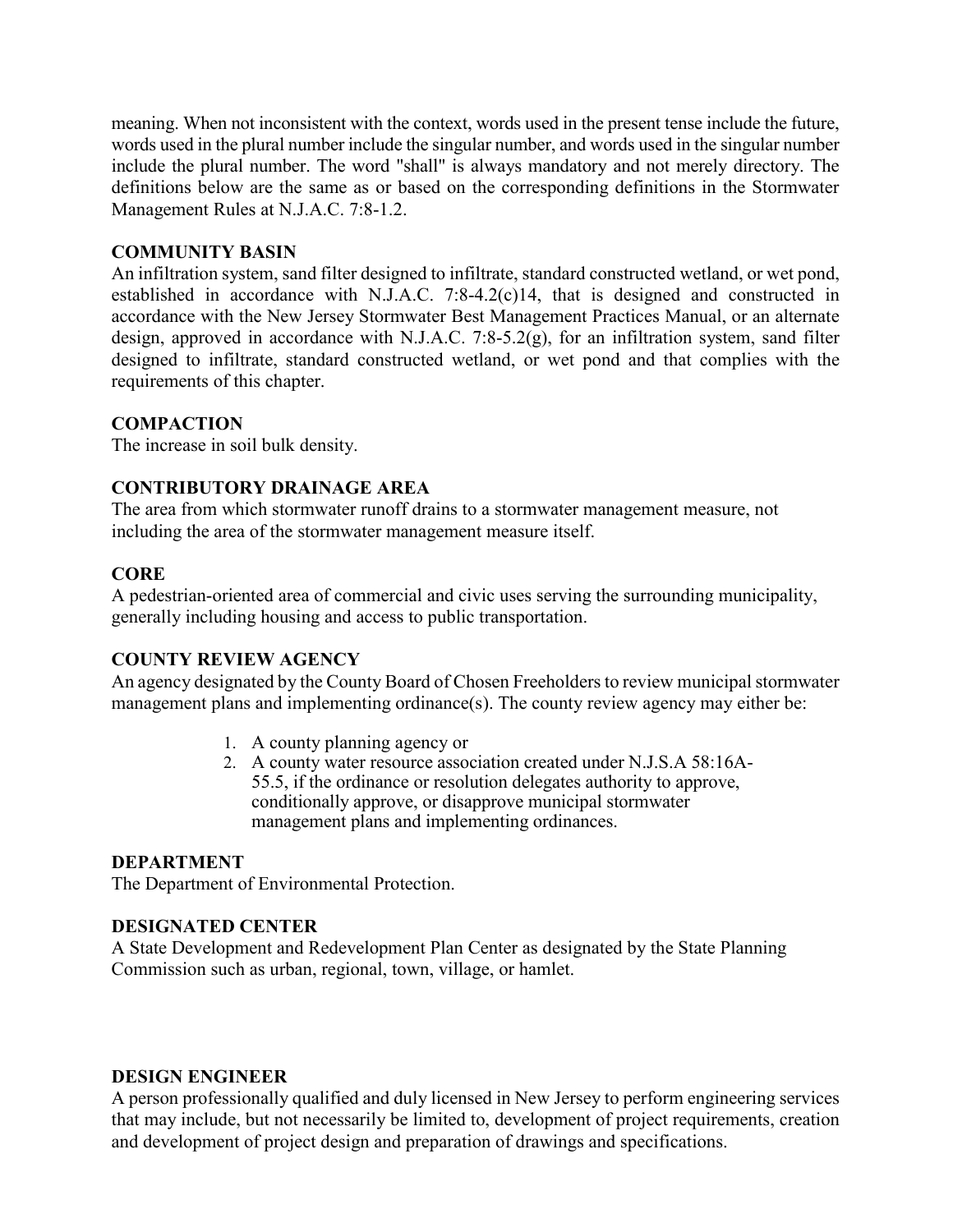**DEVELOPMENT** means the division of a parcel of land into two or more parcels, the construction, reconstruction, conversion, structural alteration, relocation or enlarge-enlargement of any building or structure, any mining excavation or landfill, and any use or change in the use of any building or other structure, or land or extension of use of land, for which permission is required under the Municipal Land Use Law, N.J.S.A. 40:55D-1 *et seq*.

In the case of development of agricultural land, development means: any activity that requires a State permit, any activity reviewed by the County Agricultural Board (CAB) and the State Agricultural Development Committee (SADC), and municipal review of any activity not exempted by the Right to Farm Act , N.J.S.A 4:1C-1 et seq.

# **DISTURBANCE**

The placement or reconstruction of impervious surface or motor vehicle surface, or exposure and/or movement of soil or bedrock or clearing, cutting, or removing of vegetation. Milling and repaving is not considered disturbance for the purposes of this definition.

### **DRAINAGE AREA**

A geographic area within which stormwater, sediments, or dissolved materials drain to a particular receiving waterbody or to a particular point along a receiving waterbody.

# **ENVIRONMENTALLY CONSTRAINED AREA**

The following areas where the physical alteration of the land is in some way restricted, either through regulation, easement, deed restriction or ownership such as: wetlands, floodplains, threatened and endangered species sites or designated habitats, and parks and preserves. Habitats of endangered or threatened species are identified using the Department's Landscape Project as approved by the Department's Endangered and Nongame Species Program.

# **ENVIRONMENTALLY CRITICAL AREA**

An area or feature which is of significant environmental value, including but not limited to: stream corridors, natural heritage priority sites, habitats of endangered or threatened species, large areas of contiguous open space or upland forest, steep slopes, and well head protection and groundwater recharge areas. Habitats of endangered or threatened species are identified using the Department's Landscape Project as approved by the Department's Endangered and Nongame Species Program.

### **EMPOWERMENT NEIGHBORHOODS**

Neighborhoods designated by the Urban Coordinating Council "in consultation and conjunction with" the New Jersey Redevelopment Authority pursuant to N.J.S.A 55:19-69.

### **EROSION**

The detachment and movement of soil or rock fragments by water, wind, ice, or gravity.

# **GREEN INFRASTRUCTURE**

A stormwater management measure that manages stormwater close to its source by:

- 1. Treating stormwater runoff through infiltration into subsoil;
- 2. Treating stormwater runoff through filtration by vegetation or soil; or
- 3. Storing stormwater runoff for reuse.

# **HUC 14 OR HYDROLOGIC UNIT CODE 14**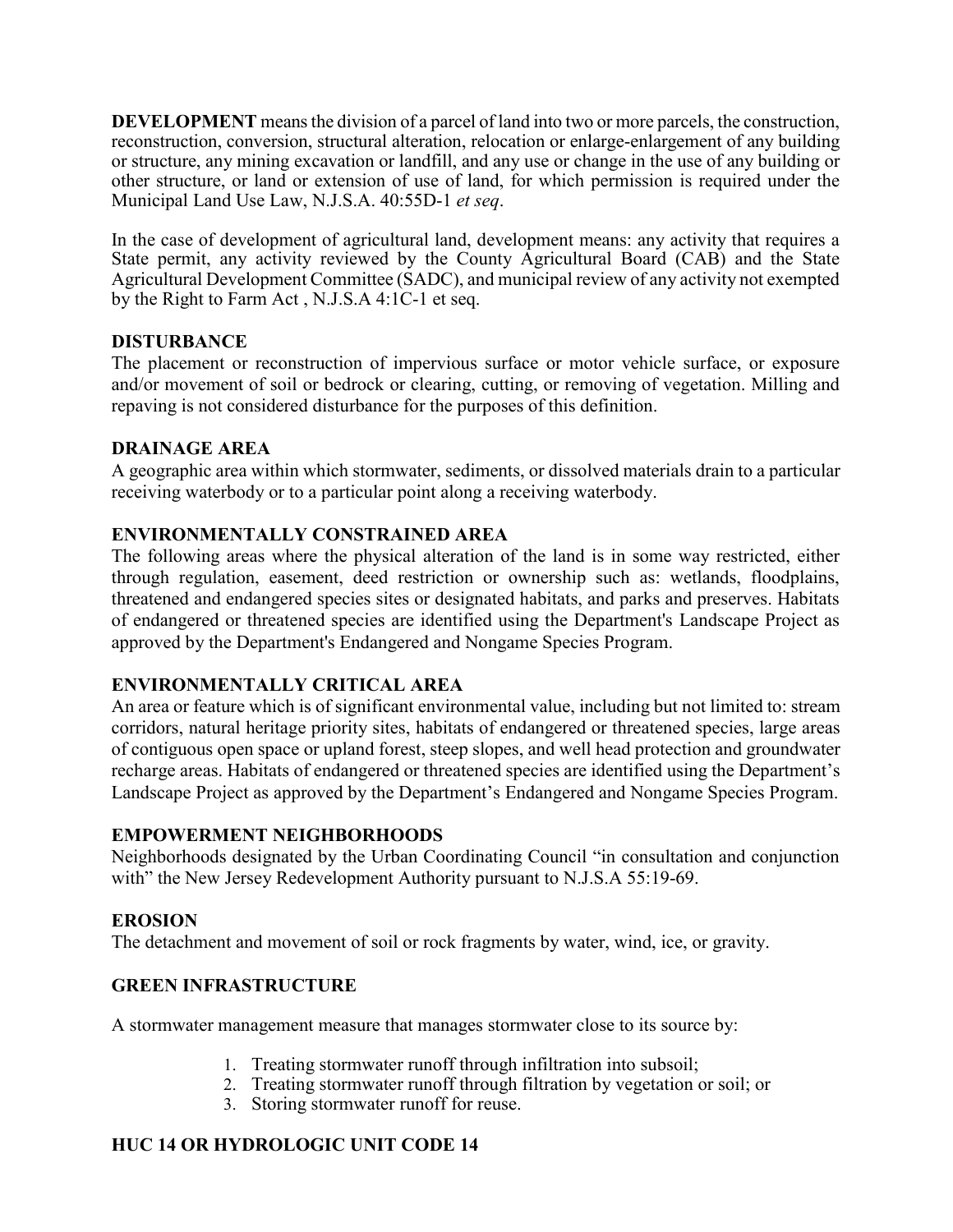An area within which water drains to a particular receiving surface water body, also known as a subwatershed, which is identified by a 14-digit hydrologic unit boundary designation, delineated within New Jersey by the United States Geological Survey.

## **IMPERVIOUS SURFACE**

A surface that has been covered with a layer of material so that it is highly resistant to infiltration by water.

### **INFILTRATION**

The process by which water seeps into the soil from precipitation.

# **LEAD PLANNING AGENCY**

One or more public entities having stormwater management planning authority designated by the regional stormwater management planning committee pursuant to N.J.A.C. 7:8-3.2, that serves as the primary representative of the committee.

**LOW IMPACT DEVELOPMENT** means a development approach that uses practices to manage stormwater close to its source that results in or mimics that of natural hydrologic processes in order to preserve hydrologic and ecologic functions of receiving waters, such as preservation of natural landscape features, minimizing impervious surfaces, infiltration, evapotranspiration, or other use of stormwater.

# **MAJOR DEVELOPMENT**

An individual "development," as well as multiple developments that individually or collectively result in:

- 1. The disturbance of 1 or more acres of land since February 2, 2004;
- 2. The creation of  $\frac{1}{4}$  acre or more of "regulated impervious surface" since February 2, 2004;
- 3. The creation of  $\frac{1}{4}$  acre or more of "regulated motor vehicle surface" since March 2, 2021; or
- 4. A combination of 2 and 3 above that totals an area of  $\frac{1}{4}$  acre or more. The same surface shall not be counted twice when determining if the combination area equals the threshold area.

Major development includes all developments that are part of a common plan of development or sale (for example, phased residential development) that collectively or individually meet any one or more of paragraphs 1, 2, 3, or 4 above. Projects undertaken by any government agency that otherwise meet the definition of "major development" but which do not require approval under the Municipal Land Use Law, N.J.S.A. 40:55D-1 et seq., are also considered "major development."

### **MINOR DEVELOPMENT**

An individual "development," as well as multiple developments that individually or collectively result the creation of 500 square feet net increase in impervious area or disturbs 5,000 square feet or more of land area but do not meet the definition for "Major Development." Additionally, any development that increases impervious areas over that which is permitted by the zone.

### **MOTOR VEHICLE**

Land vehicles propelled other than by muscular power, such as automobiles, motorcycles, autocycles, and low speed vehicles. For the purposes of this definition, motor vehicle does not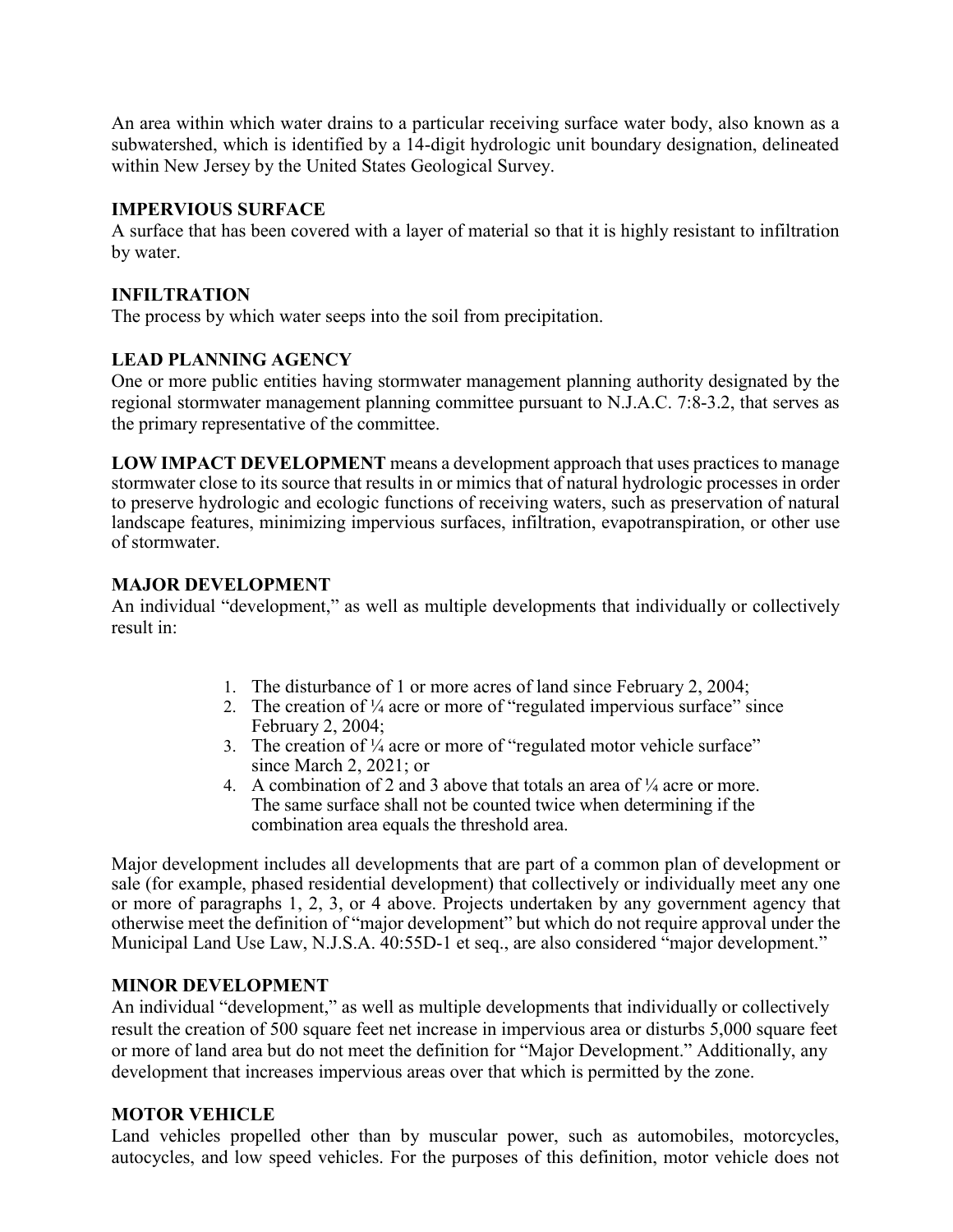include farm equipment, snowmobiles, all-terrain vehicles, motorized wheelchairs, go-carts, gas buggies, golf carts, ski-slope grooming machines, or vehicles that run only on rails or tracks.

### **MOTOR VEHICLE SURFACE**

Any pervious or impervious surface that is intended to be used by "motor vehicles" and/or aircraft, and is directly exposed to precipitation including, but not limited to, driveways, parking areas, parking garages, roads, racetracks, and runways.

### **MUNICIPALITY**

Any city, borough, town, township, or village

## **NEW JERSEY STORMWATER BEST MANAGEMENT PRACTICES (BMP) MANUAL OR BMP MANUAL**

The manual maintained by the Department providing, in part, design specifications, removal rates, calculation methods, and soil testing procedures approved by the Department as being capable of contributing to the achievement of the stormwater management standards specified in this chapter. The BMP Manual is periodically amended by the Department as necessary to provide design specifications on additional best management practices and new information on already included practices reflecting the best available current information regarding the particular practice and the Department's determination as to the ability of that best management practice to contribute to compliance with the standards contained in this chapter. Alternative stormwater management measures, removal rates, or calculation methods may be utilized, subject to any limitations specified in this chapter, provided the design engineer demonstrates to the municipality, in accordance with  $§225-97.F.$  of this ordinance and N.J.A.C. 7:8-5.2(g), that the proposed measure and its design will contribute to achievement of the design and performance standards established by this chapter.

### **NODE**

An area designated by the State Planning Commission concentrating facilities and activities which are not organized in a compact form.

### **NUTRIENT**

A chemical element or compound, such as nitrogen or phosphorus, which is essential to and promotes the development of organisms.

### **PERSON**

Any individual, corporation, company, partnership, firm, association, political subdivision of this State and any state, interstate or Federal agency.

### **POLLUTANT**

Any dredged spoil, solid waste, incinerator residue, filter backwash, sewage, garbage, refuse, oil, grease, sewage sludge, munitions, chemical wastes, biological materials, medical wastes, radioactive substance (except those regulated under the Atomic Energy Act of 1954, as amended (42 U.S.C. §§ 2011 et seq.)), thermal waste, wrecked or discarded equipment, rock, sand, cellar dirt, industrial, municipal, agricultural, and construction waste or runoff, or other residue discharged directly or indirectly to the land, ground waters or surface waters of the State, or to a domestic treatment works. "Pollutant" includes both hazardous and nonhazardous pollutants.

#### **RECHARGE**

The amount of water from precipitation that infiltrates into the ground and is not evapotranspired.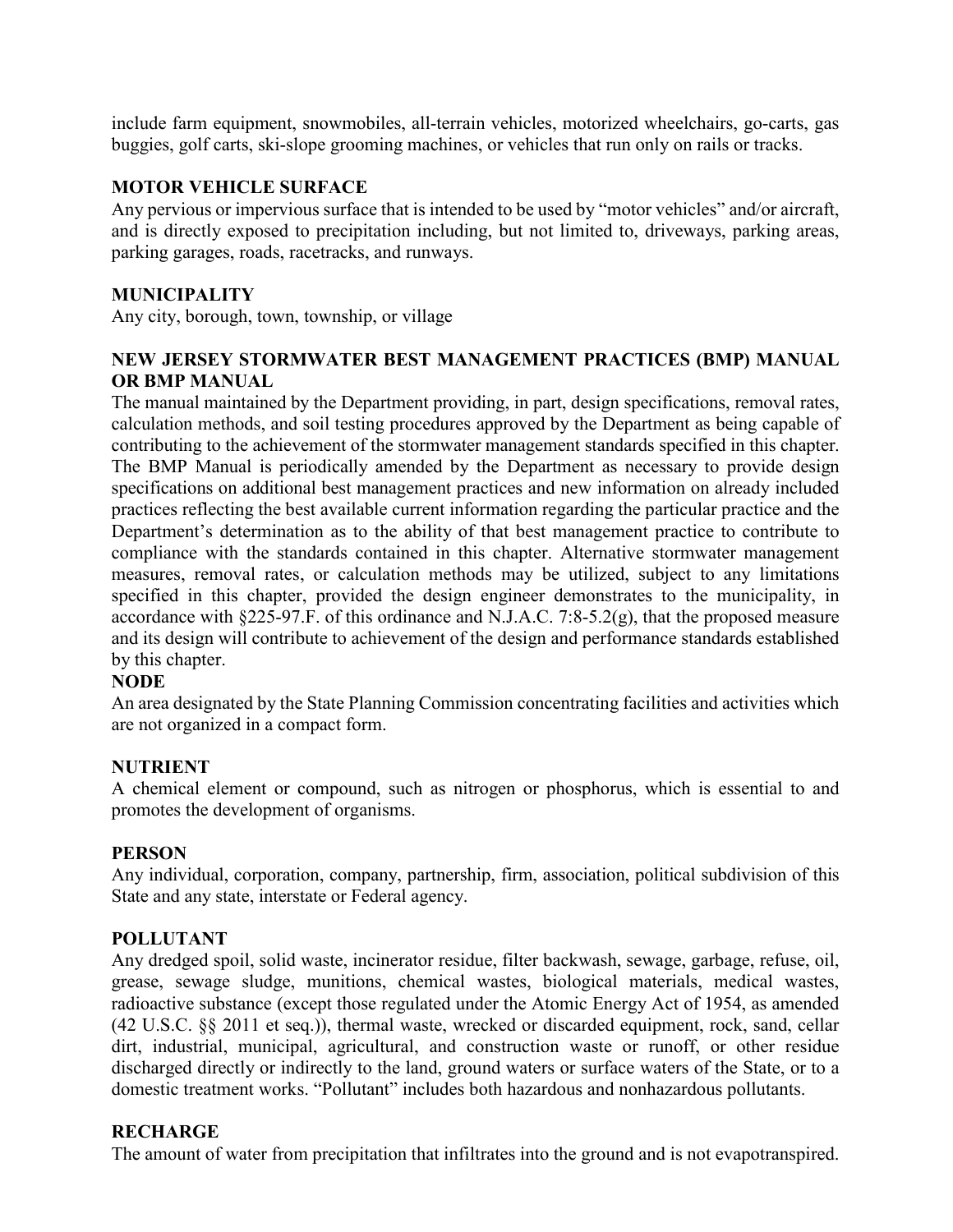## **REGULATED IMPERVIOUS SURFACE**

Any of the following, alone or in combination:

- 1. Impervious surface within the project area limit of disturbance;
- 2. The total area of impervious surface collected by a new stormwater conveyance system (for the purpose of this definition, a "new stormwater conveyance system" is a stormwater conveyance system that is constructed where one did not exist immediately prior to its construction or an existing system for which a new discharge location is created);
- 3. The total area of impervious surface proposed to be newly collected by an existing stormwater conveyance system; and/or
- 4. The total area of impervious surface collected by an existing stormwater conveyance system where the capacity of that conveyance system is increased.

### **REGULATED MOTOR VEHICLE SURFACE**

Any of the following, alone or in combination:

- 1. The total area of motor vehicle surface that is currently receiving water;
- 2. A net increase in motor vehicle surface; and/or quality treatment either by vegetation or soil, by an existing stormwater management measure, or by treatment at a wastewater treatment plant, where the water quality treatment will be modified or removed.

#### **SEDIMENT**

Solid material, mineral or organic, that is in suspension, is being transported, or has been moved from its site of origin by air, water or gravity as a product of erosion.

### **SITE**

The lot or lots upon which a major or minor development is to occur or has occurred.

### **SOIL**

All unconsolidated mineral and organic material of any origin.

### **STATE DEVELOPMENT AND REDEVELOPMENT PLAN METROPOLITAN PLANNING AREA (PA1)**

An area delineated on the State Plan Policy Map and adopted by the State Planning Commission that is intended to be the focus for much of the State's future redevelopment and revitalization efforts.

#### **STATE PLAN POLICY MAP**

The geographic application of the State Development and Redevelopment Plan's goals and statewide policies, and the official map of these goals and policies.

#### **STORMWATER**

Water resulting from precipitation (including rain and snow) that runs off the land's surface, is transmitted to the subsurface, or is captured by separate storm sewers or other sewage or drainage facilities, or conveyed by snow removal equipment.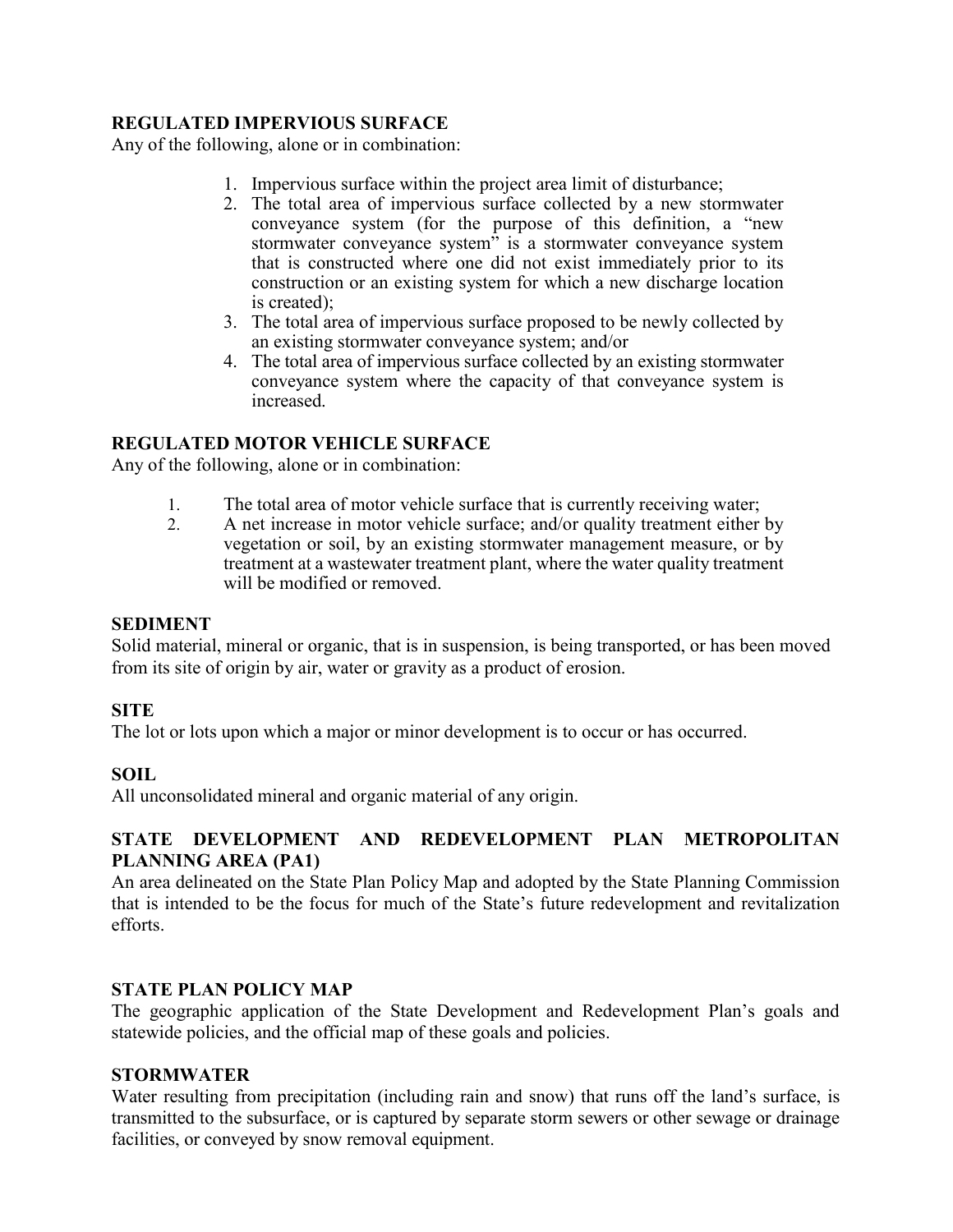### **STORMWATER MANAGEMENT BMP**

An excavation or embankment and related areas designed to retain stormwater runoff. A stormwater management BMP may either be normally dry (that is, a detention basin or infiltration system), retain water in a permanent pool (a retention basin), or be planted mainly with wetland vegetation (most constructed stormwater wetlands).

### **STORMWATER MANAGEMENT MEASURE**

Any practice, technology, process, program, or other method intended to control or reduce stormwater runoff and associated pollutants, or to induce or control the infiltration or groundwater recharge of stormwater or to eliminate illicit or illegal non-stormwater discharges into stormwater conveyances.

### **STORMWATER RUNOFF**

Water flow on the surface of the ground or in storm sewers, resulting from precipitation.

### **STORMWATER MANAGEMENT PLANNING AGENCY**

A public body authorized by legislation to prepare stormwater management plans.

### **STORMWATER MANAGEMENT PLANNING AREA**

The geographic area for which a stormwater management planning agency is authorized to prepare stormwater management plans, or a specific portion of that area identified in a stormwater management plan prepared by that agency.

### **URBAN COORDINATING COUNCIL EMPOWERMENT NEIGHBORHOOD**

A neighborhood given priority access to State resources through the New Jersey Redevelopment Authority.

#### **URBAN ENTERPRISE ZONES**

A zone designated by the New Jersey Enterprise Zone Authority pursuant to the New Jersey Urban Enterprise Zones Act, N.J.S.A. 52:27H-60 et. seq.

#### **URBAN REDEVELOPMENT AREA**

Previously developed portions of areas:

- 1. Delineated on the State Plan Policy Map (SPPM) as the Metropolitan Planning Area (PA1), Designated Centers, Cores or Nodes;
- 2. Designated as CAFRA Centers, Cores or Nodes;
- 3. Designated as Urban Enterprise Zones; and
- 4. Designated as Urban Coordinating Council Empowerment Neighborhoods.

#### **WATER CONTROL STRUCTURE**

A structure within, or adjacent to, a water, which intentionally or coincidentally alters the hydraulic capacity, the flood elevation resulting from the two-, 10-, or 100-year storm, flood hazard area limit, and/or floodway limit of the water. Examples of a water control structure may include a bridge, culvert, dam, embankment, ford (if above grade), retaining wall, and weir.

#### **WATERS OF THE STATE**

The ocean and its estuaries, all springs, streams, wetlands, and bodies of surface or groundwater, whether natural or artificial, within the boundaries of the State of New Jersey or subject to its jurisdiction.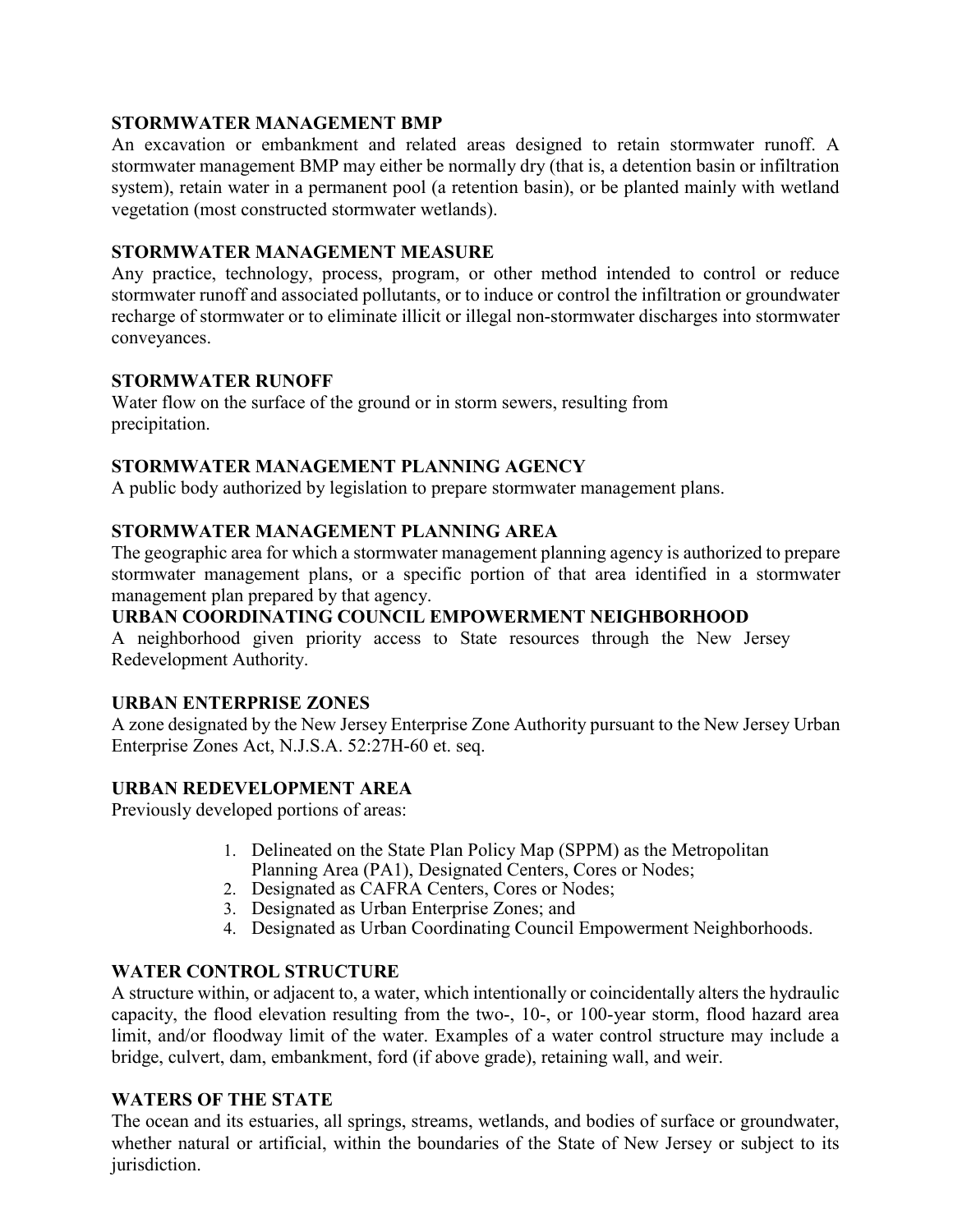#### **WETLANDS OR WETLAND**

An area that is inundated or saturated by surface water or ground water at a frequency and duration sufficient to support, and that under normal circumstances does support, a prevalence of vegetation typically adapted for life in saturated soil conditions, commonly known as hydrophytic vegetation.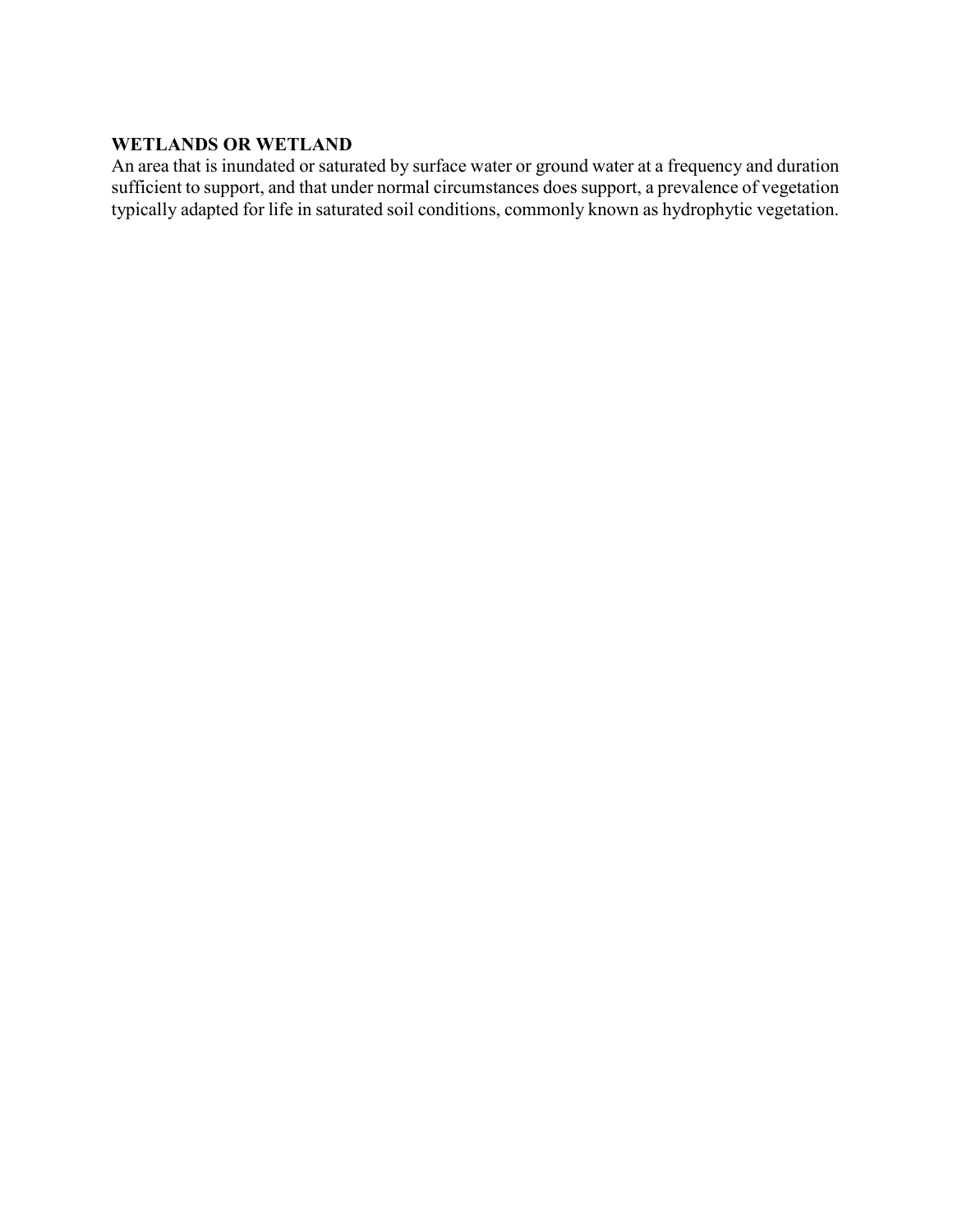### **§ 225-96 Design and Performance Standards for Stormwater Management Measures**

- A. Stormwater management measures for major development shall be designed to provide erosion control, groundwater recharge, stormwater runoff quantity control, and stormwater runoff quality treatment as follows:
	- (1) The minimum standards for erosion control are those established under the Soil and Sediment Control Act, N.J.S.A. 4:24-39 et seq., and implementing rules at N.J.A.C. 2:90.
	- (2) The minimum standards for groundwater recharge, stormwater quality, and stormwater runoff quantity shall be met by incorporating green infrastructure.
- B. Stormwater management measures for minor development shall be designed to provide erosion control and stormwater runoff quantity control, as follows:
	- (1) The minimum standards for erosion control are those established under the Soil and Sediment Control Act, N.J.S.A. 4:24-39 et seq., and implementing rules at N.J.A.C. 2:90.
	- (2) The minimum standards for stormwater runoff quantity shall be met by incorporating green infrastructure.
- C. The standards in this ordinance that apply to major development are intended to minimize the impact of stormwater runoff on water quality and water quantity in receiving water bodies and maintain groundwater recharge.. The standards do not apply to new major development or minor development to the extent that alternative design and performance standards are applicable under a regional stormwater management plan or Water Quality Management Plan adopted in accordance with Department rules.

#### **§ 225-97 Stormwater Management Requirements for Major Development**

- A. The development shall incorporate a maintenance plan for the stormwater management measures incorporated into the design of a major development in accordance with §225-104.
- B. Stormwater management measures shall avoid adverse impacts of concentrated flow on habitat for threatened and endangered species as documented in the Department's Landscape Project or Natural Heritage Database established under N.J.S.A. 13:1B-15.147 through 15.150, particularly Helonias bullata (swamp pink) and/or Clemmys muhlnebergi (bog turtle).
- C. The following linear development projects are exempt from the groundwater recharge, stormwater runoff quality, and stormwater runoff quantity requirements of §225-97.P, Q and R:
	- (1) The construction of an underground utility line provided that the disturbed areas are revegetated upon completion;
	- (2) The construction of an aboveground utility line provided that the existing conditions are maintained to the maximum extent practicable; and
	- (3) The construction of a public pedestrian access, such as a sidewalk or trail with a maximum width of 14 feet, provided that the access is made of permeable material.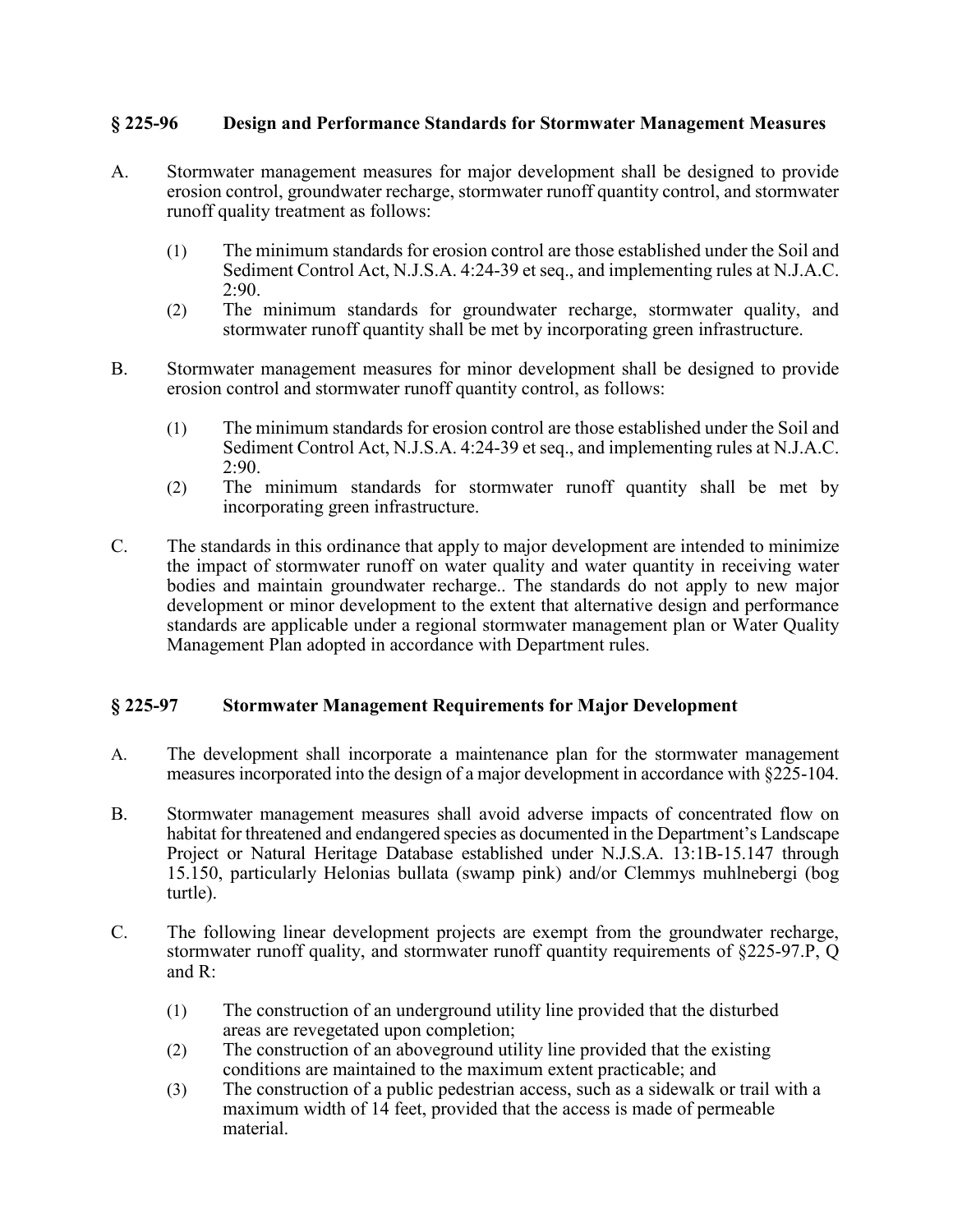- D. A waiver from strict compliance from the green infrastructure, groundwater recharge, stormwater runoff quality, and stormwater runoff quantity requirements of §225-97.O, P, Q and R may be obtained for the enlargement of an existing public roadway or railroad; or the construction or enlargement of a public pedestrian access, provided that the following conditions are met:
	- (1) The applicant demonstrates that there is a public need for the project that cannot be accomplished by any other means;
	- (2) The applicant demonstrates through an alternatives analysis, that through the use of stormwater management measures, the option selected complies with the requirements of §225-97.O, P, Q and R to the maximum extent practicable;
	- (3) The applicant demonstrates that, in order to meet the requirements of §225-97.O, P, Q and R, existing structures currently in use, such as homes and buildings, would need to be condemned; and
	- (4) The applicant demonstrates that it does not own or have other rights to areas, including the potential to obtain through condemnation lands not falling under §225-97.D.3 above within the upstream drainage area of the receiving stream, that would provide additional opportunities to mitigate the requirements of §225-97.O, P, Q and R that were not achievable onsite.
- E. Tables 1 through 3 below summarize the ability of stormwater best management practices identified and described in the New Jersey Stormwater Best Management Practices Manual to satisfy the green infrastructure, groundwater recharge, stormwater runoff quality and stormwater runoff quantity standards specified in §225-97.O, P, Q and R. When designed in accordance with the most current version of the New Jersey Stormwater Best Management Practices Manual, the stormwater management measures found at N.J.A.C. 7:8-5.2 (f) Tables 5-1, 5-2 and 5-3 and listed below in Tables 1, 2 and 3 are presumed to be capable of providing stormwater controls for the design and performance standards as outlined in the tables below. Upon amendments of the New Jersey Stormwater Best Management Practices to reflect additions or deletions of BMPs meeting these standards, or changes in the presumed performance of BMPs designed in accordance with the New Jersey Stormwater BMP Manual, the Department shall publish in the New Jersey Registers a notice of administrative change revising the applicable table. The most current version of the BMP<br>Manual can be found on the Department's website at: can be found on the Department's website at: [https://njstormwater.org/bmp\\_manual2.htm.](https://njstormwater.org/bmp_manual2.htm.)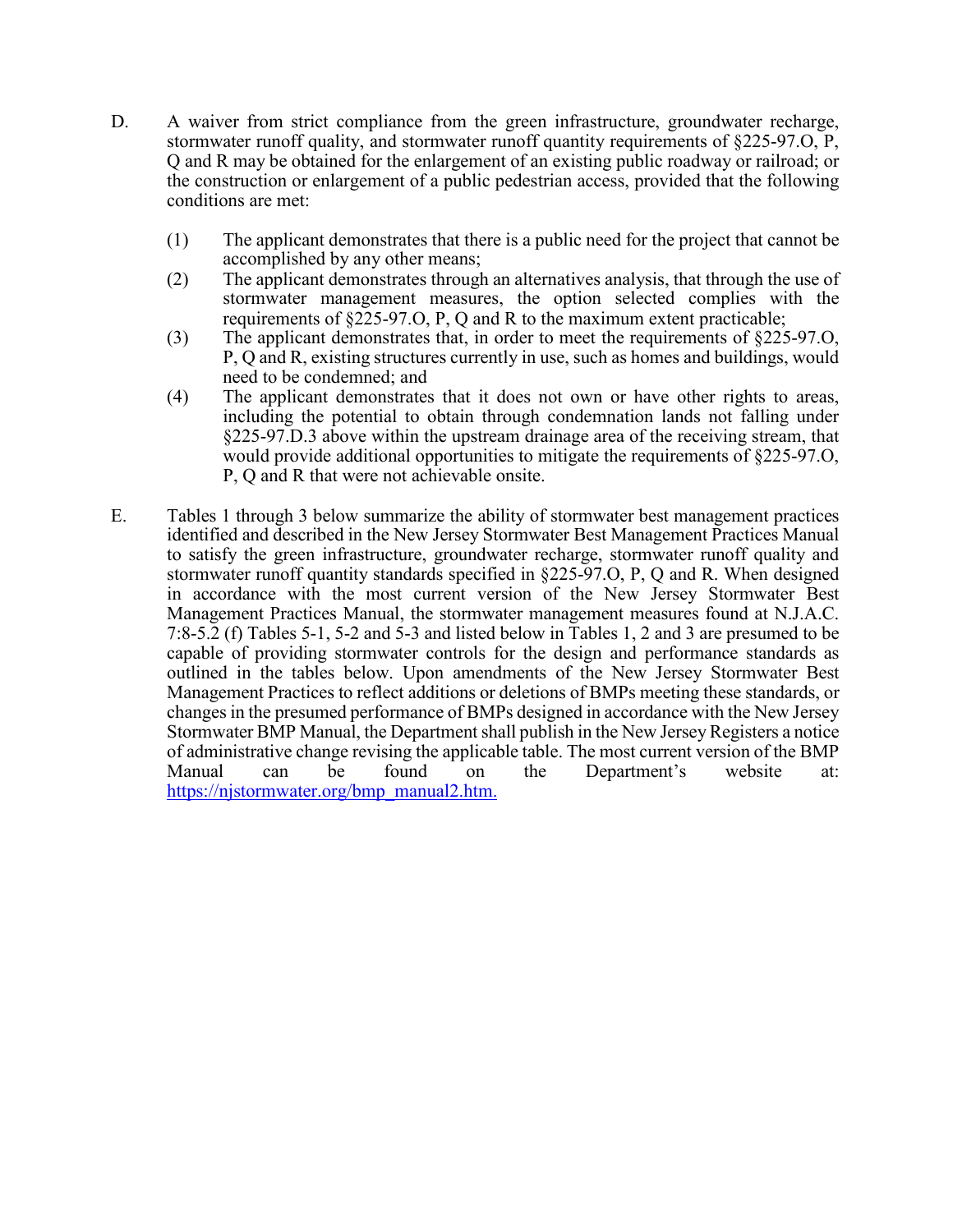F. Where the BMP tables in the NJ Stormwater Management Rule are different due to updates or amendments with the tables in this ordinance the BMP Tables in the Stormwater Management rule at N.J.A.C. 7:8-5.2(f) shall take precedence.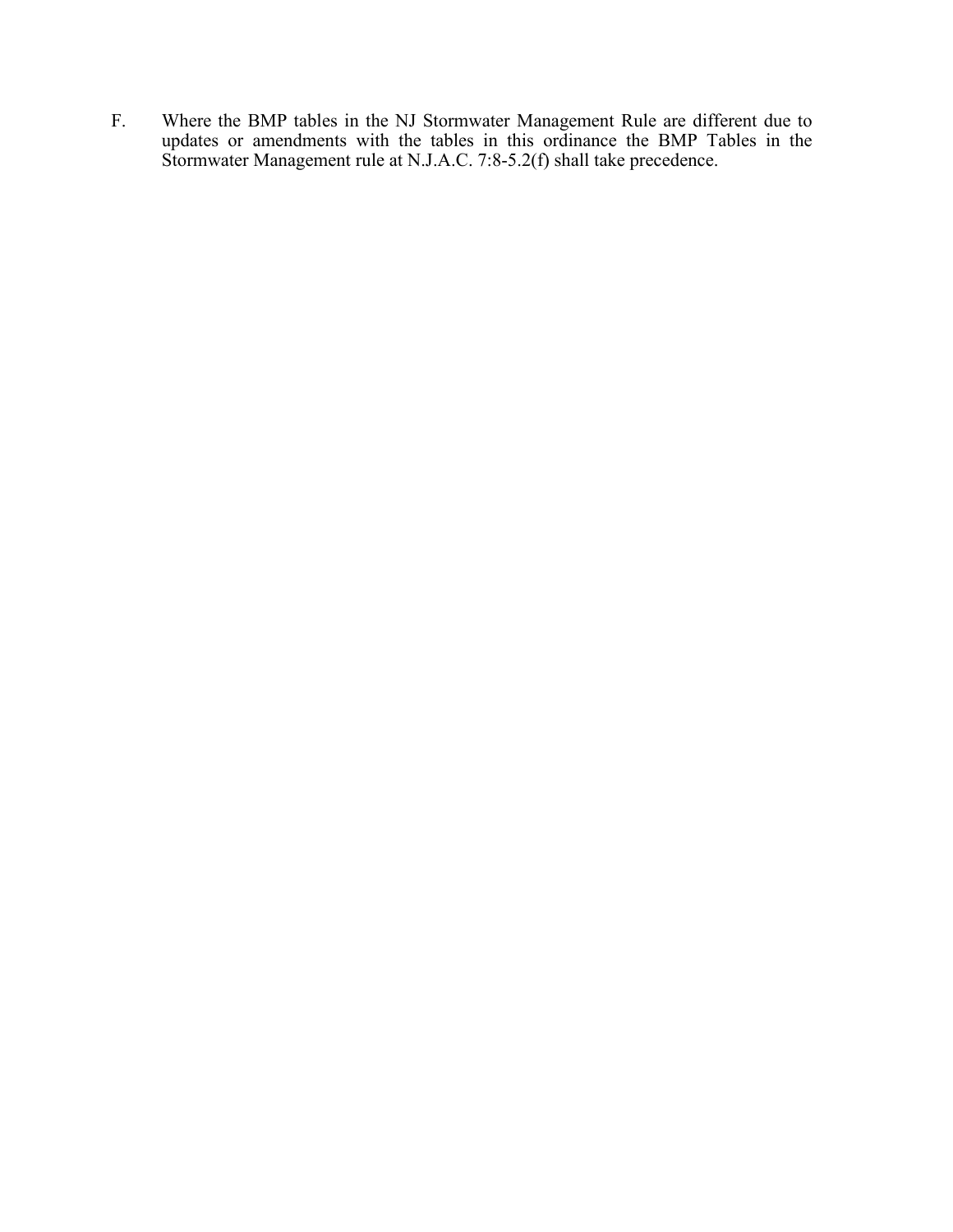| Table 1<br><b>Green Infrastructure BMPs for Groundwater Recharge, Stormwater</b> |                                                                                          |                                                |                                                    |                                                                                                     |
|----------------------------------------------------------------------------------|------------------------------------------------------------------------------------------|------------------------------------------------|----------------------------------------------------|-----------------------------------------------------------------------------------------------------|
| <b>Runoff</b><br><b>Quality, and/or Stormwater Runoff Quantity</b>               |                                                                                          |                                                |                                                    |                                                                                                     |
| <b>Best</b><br>Management<br><b>Practice</b>                                     | <b>Stormwater</b><br><b>Runoff</b><br>Quality<br><b>TSS Removal</b><br>Rate<br>(percent) | <b>Stormwater</b><br><b>Runoff</b><br>Quantity | Groundwa<br>te r<br>Recharge                       | <b>Minimum</b><br><b>Separation</b><br>from Seasonal<br><b>High Water</b><br><b>Table</b><br>(feet) |
| Cistern                                                                          | $\boldsymbol{0}$                                                                         | Yes                                            | No                                                 |                                                                                                     |
| Dry Well <sup>(a)</sup>                                                          | $\boldsymbol{0}$                                                                         | N <sub>o</sub>                                 | Yes                                                | $\overline{2}$                                                                                      |
| <b>Grass Swale</b>                                                               | 50 or less                                                                               | N <sub>o</sub>                                 | No                                                 | 2(e)<br>$_1(f)$                                                                                     |
| Green Roof                                                                       | $\theta$                                                                                 | Yes                                            | No                                                 |                                                                                                     |
| Manufactured<br>Treatment<br>Device(a) $(g)$                                     | 50 or 80                                                                                 | No                                             | No                                                 | Dependent<br>upon the<br>device                                                                     |
| Pervious<br>Paving<br>System <sup>(a)</sup>                                      | 80                                                                                       | Yes                                            | Yes <sup>(b)</sup><br>No <sup>(c)</sup>            | 2(b)<br>$_1(c)$                                                                                     |
| Small-Scale<br>Bioretention<br>$Basin^{(a)}$                                     | 80 or 90                                                                                 | Yes                                            | $\mathrm{Yes}^{(\mathrm{b})}$<br>No <sup>(c)</sup> | 2(b)<br>$_1(c)$                                                                                     |
| Small-Scale<br>Infiltration<br>Basin <sup>(a)</sup>                              | 80                                                                                       | Yes                                            | Yes                                                | $\overline{2}$                                                                                      |
| Small-Scale<br><b>Sand Filter</b>                                                | 80                                                                                       | Yes                                            | Yes                                                | $\overline{2}$                                                                                      |
| Vegetative<br>Filter Strip                                                       | 60-80                                                                                    | No                                             | No                                                 |                                                                                                     |

*(Notes corresponding to annotations* <sup>(a)</sup> *through* <sup>(g)</sup> *are found following pages)*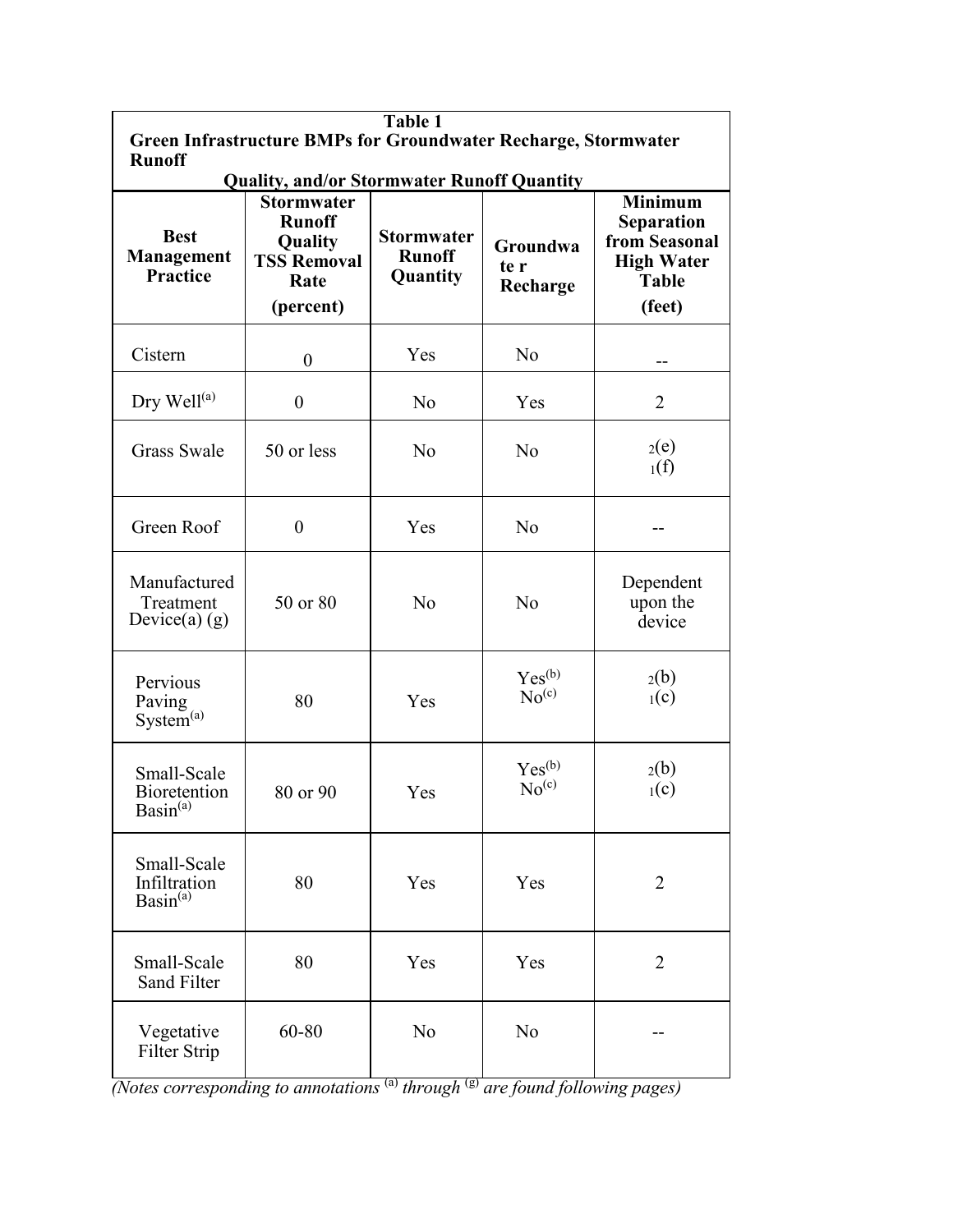| Table 2<br><b>Green Infrastructure BMPs for Stormwater Runoff Quantity</b><br>(or for Groundwater Recharge and/or Stormwater Runoff Quality<br>with a Waiver or Variance from N.J.A.C. 7:8-5.3) |                                                                             |                                                       |                                         |                                                                                                  |  |
|-------------------------------------------------------------------------------------------------------------------------------------------------------------------------------------------------|-----------------------------------------------------------------------------|-------------------------------------------------------|-----------------------------------------|--------------------------------------------------------------------------------------------------|--|
| <b>Best</b><br>Management<br><b>Practice</b>                                                                                                                                                    | <b>Stormwater</b><br><b>Runoff</b><br>Quality<br><b>TSS Removal</b><br>Rate | <b>Stormwater</b><br><b>Runoff</b><br><b>Quantity</b> | Groundwate<br>r Recharge                | <b>Minimum</b><br><b>Separation from</b><br><b>Seasonal High</b><br><b>Water Table</b><br>(feet) |  |
| <b>Bioretention</b><br>System                                                                                                                                                                   | 80 or 90                                                                    | Yes                                                   | Yes <sup>(b)</sup><br>No <sup>(c)</sup> | 2(b)<br>$_1(c)$                                                                                  |  |
| Infiltration<br>Basin                                                                                                                                                                           | 80                                                                          | Yes                                                   | <b>Yes</b>                              | $\overline{2}$                                                                                   |  |
| Sand Filter <sup>(b)</sup>                                                                                                                                                                      | 80                                                                          | Yes                                                   | Yes                                     | $\overline{2}$                                                                                   |  |
| Standard<br>Constructed<br>Wetland                                                                                                                                                              | 90                                                                          | Yes                                                   | N <sub>0</sub>                          | N/A                                                                                              |  |
| Wet Pond $^{(d)}$                                                                                                                                                                               | 50-90                                                                       | Yes                                                   | No                                      | N/A                                                                                              |  |

*(Notes corresponding to annotations* (b) *through* (d) *are found below)*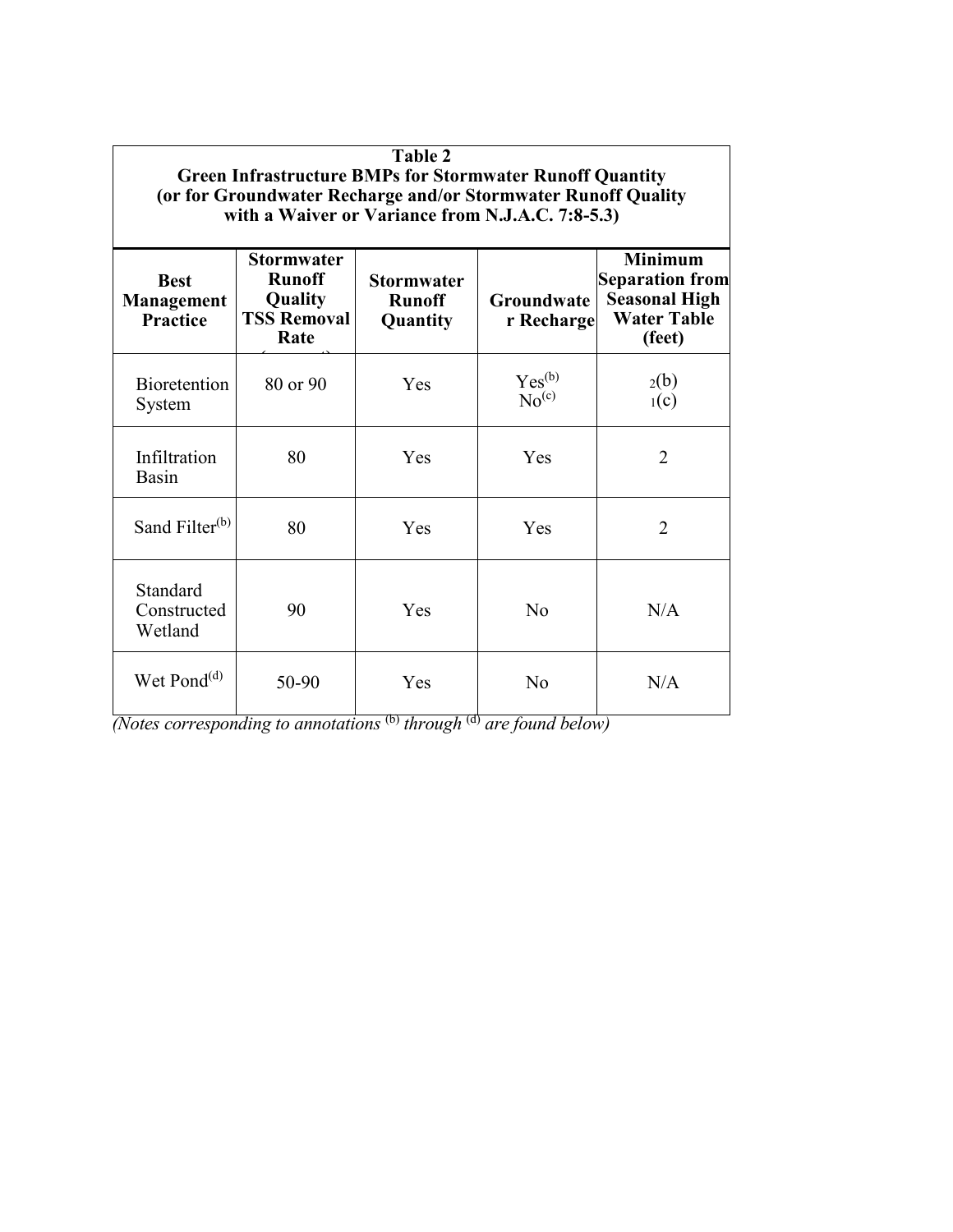| Table 3<br><b>BMPs for Groundwater Recharge, Stormwater Runoff Quality, and/or</b><br><b>Stormwater Runoff Quantity</b><br>only with a Waiver or Variance from N.J.A.C. 7:8-5.3 |                                                                             |                                                |                         |                                                                                    |  |
|---------------------------------------------------------------------------------------------------------------------------------------------------------------------------------|-----------------------------------------------------------------------------|------------------------------------------------|-------------------------|------------------------------------------------------------------------------------|--|
| <b>Best</b><br><b>Management</b><br><b>Practice</b>                                                                                                                             | <b>Stormwater</b><br><b>Runoff</b><br>Quality<br><b>TSS Removal</b><br>Rate | <b>Stormwater</b><br><b>Runoff</b><br>Quantity | Groundwater<br>Recharge | <b>Minimum</b><br>Separation<br>from<br><b>Seasonal High</b><br><b>Water Table</b> |  |
| <b>Blue Roof</b>                                                                                                                                                                | $\overline{0}$                                                              | Yes                                            | N <sub>o</sub>          | N/A                                                                                |  |
| Extended<br>Detention<br>Basin                                                                                                                                                  | $40 - 60$                                                                   | Yes                                            | N <sub>o</sub>          | $\mathbf{1}$                                                                       |  |
| Manufactured<br>Treatment<br>Device <sup>(h)</sup>                                                                                                                              | 50 or 80                                                                    | No                                             | No                      | Dependent<br>upon the<br>device                                                    |  |
| Sand Filter <sup>(c)</sup>                                                                                                                                                      | 80                                                                          | Yes                                            | N <sub>o</sub>          | $\mathbf{1}$                                                                       |  |
| Subsurface<br>Gravel<br>Wetland                                                                                                                                                 | 90                                                                          | No                                             | N <sub>o</sub>          | 1                                                                                  |  |
| Wet Pond                                                                                                                                                                        | 50-90                                                                       | Yes                                            | N <sub>o</sub>          | N/A                                                                                |  |

Notes to Tables 1, 2, and 3:

(a) subject to the applicable contributory drainage area limitation specified at §225-97.0.2;

(b) designed to infiltrate into the subsoil;

(c) designed with underdrains;

(d) designed to maintain at least a 10-foot wide area of native vegetation along at least 50 percent of the shoreline and to include a stormwater runoff retention component designed to capture stormwater runoff for beneficial reuse, such as irrigation;

(e) designed with a slope of less than two percent;

(f) designed with a slope of equal to or greater than two percent;

(g) manufactured treatment devices that meet the definition of green infrastructure at §225-95;

(h) manufactured treatment devices that do not meet the definition of green infrastructure at §225-95.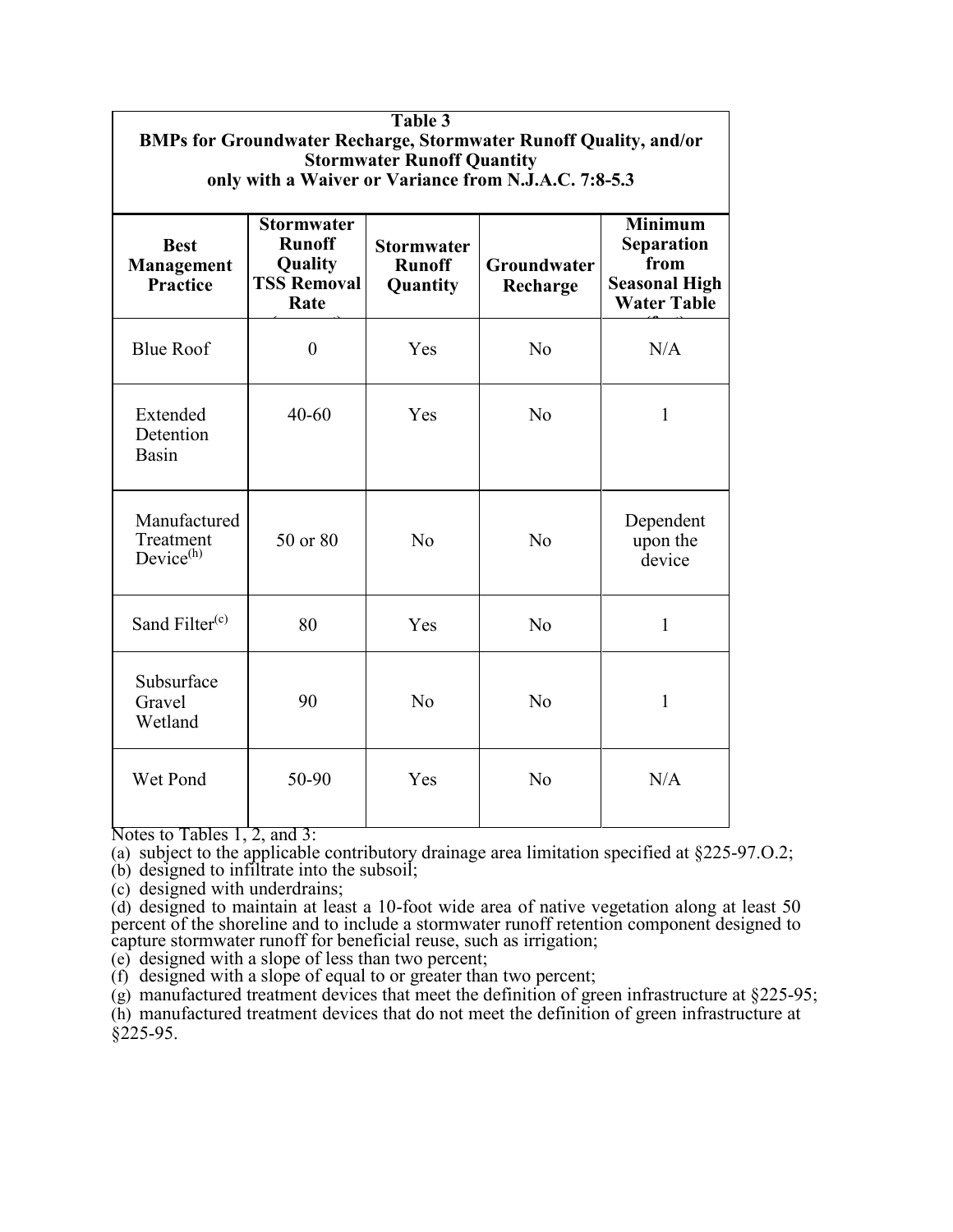- G. An alternative stormwater management measure, alternative removal rate, and/or alternative method to calculate the removal rate may be used if the design engineer demonstrates the capability of the proposed alternative stormwater management measure and/or the validity of the alternative rate or method to the municipality. A copy of any approved alternative stormwater management measure, alternative removal rate, and/or alternative method to calculate the removal rate shall be provided to the Department in accordance with Section VI.B. Alternative stormwater management measures may be used to satisfy the requirements at §225-97.O only if the measures meet the definition of green infrastructure at §225-95. Alternative stormwater management measures that function in a similar manner to a BMP listed at §225-97 O.2 are subject to the contributory drainage area limitation specified at §225-97 O.2 for that similarly functioning BMP. Alternative stormwater management measures approved in accordance with this subsection that do not function in a similar manner to any BMP listed at §225-97 O.2 shall have a contributory drainage area less than or equal to 1.0 acre, except for alternative stormwater management measures that function similarly to cisterns, grass swales, green roofs, standard constructed wetlands, vegetative filter strips, and wet ponds, which are not subject to a contributory drainage area limitation. Alternative measures that function similarly to standard constructed wetlands or wet ponds shall not be used for compliance with the stormwater runoff quality standard unless a variance in accordance with N.J.A.C. 7:8-4.6 or a waiver from strict compliance in accordance with §225-97.D is granted from §225-97.O.
- H. Whenever the stormwater management design includes one or more BMPs that will infiltrate stormwater into subsoil, the design engineer shall assess the hydraulic impact on the groundwater table and design the site, so as to avoid adverse hydraulic impacts. Potential adverse hydraulic impacts include, but are not limited to, exacerbating a naturally or seasonally high water table, so as to cause surficial ponding, flooding of basements, or interference with the proper operation of subsurface sewage disposal systems or other subsurface structures within the zone of influence of the groundwater mound, or interference with the proper functioning of the stormwater management measure itself.
- I. Design standards for stormwater management measures are as follows:
	- (1) Stormwater management measures shall be designed to take into account the existing site conditions, including, but not limited to, environmentally critical areas; wetlands; flood-prone areas; slopes; depth to seasonal high water table; soil type, permeability, and texture; drainage area and drainage patterns; and the presence of solution-prone carbonate rocks (limestone);
	- (2) Stormwater management measures shall be designed to minimize maintenance, facilitate maintenance and repairs, and ensure proper functioning. Trash racks shall be installed at the intake to the outlet structure, as appropriate, and shall have parallel bars with one-inch spacing between the bars to the elevation of the water quality design storm. For elevations higher than the water quality design storm, the parallel bars at the outlet structure shall be spaced no greater than one-third the width of the diameter of the orifice or one-third the width of the weir, with a minimum spacing between bars of one inch and a maximum spacing between bars of six inches. In addition, the design of trash racks must comply with the requirements of §225- 102.C;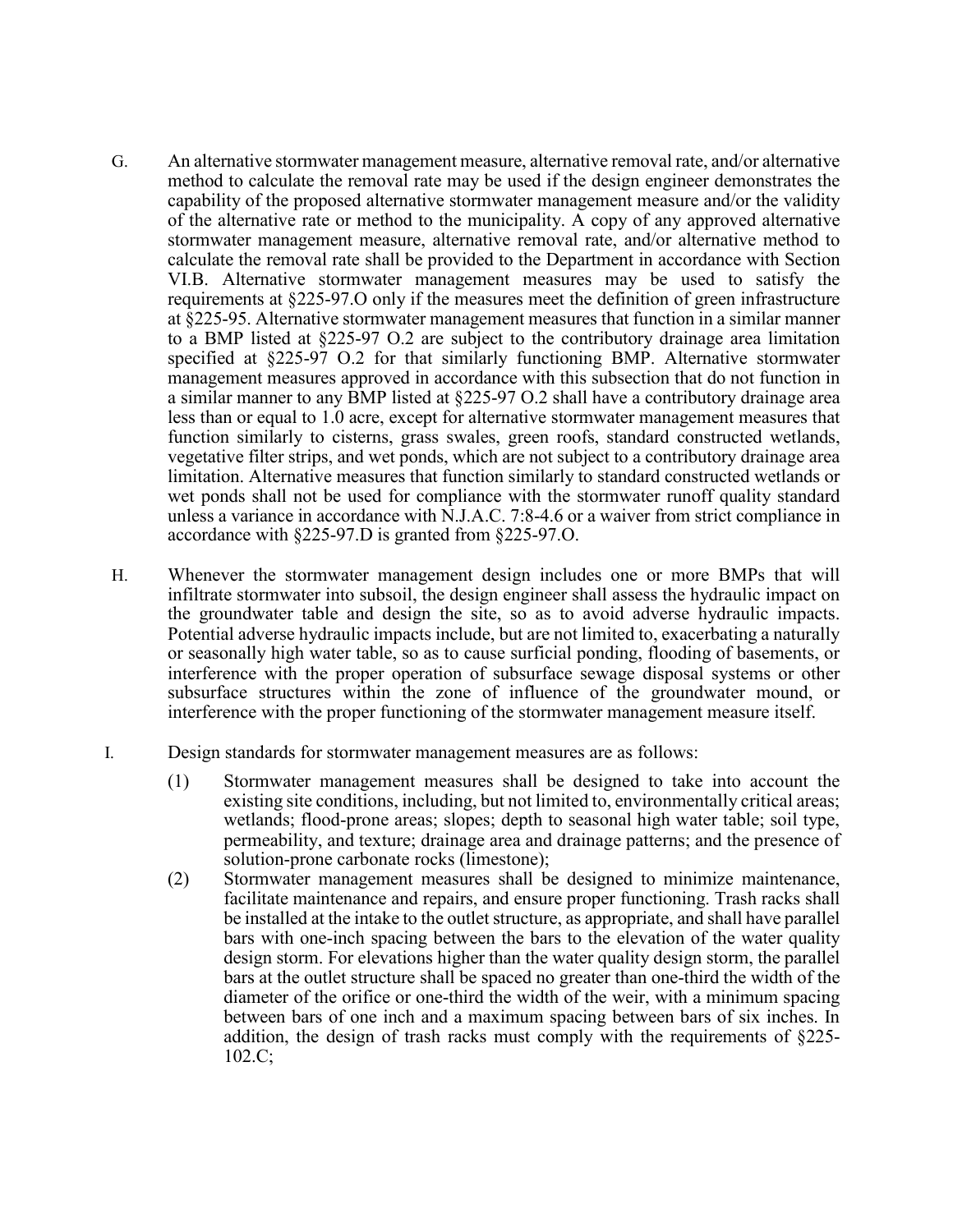- (3) Stormwater management measures shall be designed, constructed, and installed to be strong, durable, and corrosion resistant. Measures that are consistent with the relevant portions of the Residential Site Improvement Standards at N.J.A.C. 5:21- 7.3, 7.4, and 7.5 shall be deemed to meet this requirement;
- (4) Stormwater management BMPs shall be designed to meet the minimum safety standards for stormwater management BMPs at §225-102; and
- (5) The size of the orifice at the intake to the outlet from the stormwater management BMP shall be a minimum of two and one-half inches in diameter.
- J. Manufactured treatment devices may be used to meet the requirements of this subchapter, provided the pollutant removal rates are verified by the New Jersey Corporation for Advanced Technology and certified by the Department. Manufactured treatment devices that do not meet the definition of green infrastructure at §225-95 may be used only under the circumstances described at §225-97.O.4.
- K. Any application for a new agricultural development that meets the definition of major development at §225-95 shall be submitted to the Soil Conservation District for review and approval in accordance with the requirements at  $\S225-97.$  O, P, O and R and any applicable Soil Conservation District guidelines for stormwater runoff quantity and erosion control. For purposes of this subsection, "agricultural development" means land uses normally associated with the production of food, fiber, and livestock for sale. Such uses do not include the development of land for the processing or sale of food and the manufacture of agriculturally related products.
- L. If there is more than one drainage area, the groundwater recharge, stormwater runoff quality, and stormwater runoff quantity standards at §225-97.P, Q and R shall be met in each drainage area, unless the runoff from the drainage areas converge onsite and no adverse environmental impact would occur as a result of compliance with any one or more of the individual standards being determined utilizing a weighted average of the results achieved for that individual standard across the affected drainage areas.
- M. Any stormwater management measure authorized under the municipal stormwater management plan or ordinance shall be reflected in a deed notice recorded in the Office of the Morris County Clerk. A form of deed notice shall be submitted to the municipality for approval prior to filing. The deed notice shall contain a description of the stormwater management measure(s) used to meet the green infrastructure, groundwater recharge, stormwater runoff quality, and stormwater runoff quantity standards at §225-97.O, P, Q and R and shall identify the location of the stormwater management measure(s) in NAD 1983 State Plane New Jersey FIPS 2900 US Feet or Latitude and Longitude in decimal degrees. The deed notice shall also reference the maintenance plan required to be recorded upon the deed pursuant to §225-104.B.5. Prior to the commencement of construction, proof that the above required deed notice has been filed shall be submitted to the municipality. Proof that the required information has been recorded on the deed shall be in the form of either a copy of the complete recorded document or a receipt from the clerk or other proof of recordation provided by the recording office. However, if the initial proof provided to the municipality is not a copy of the complete recorded document, a copy of the complete recorded document shall be provided to the municipality within 180 calendar days of the authorization granted by the municipality.
- N. A stormwater management measure approved under the municipal stormwater management plan or ordinance may be altered or replaced with the approval of the municipality, if the municipality determines that the proposed alteration or replacement meets the design and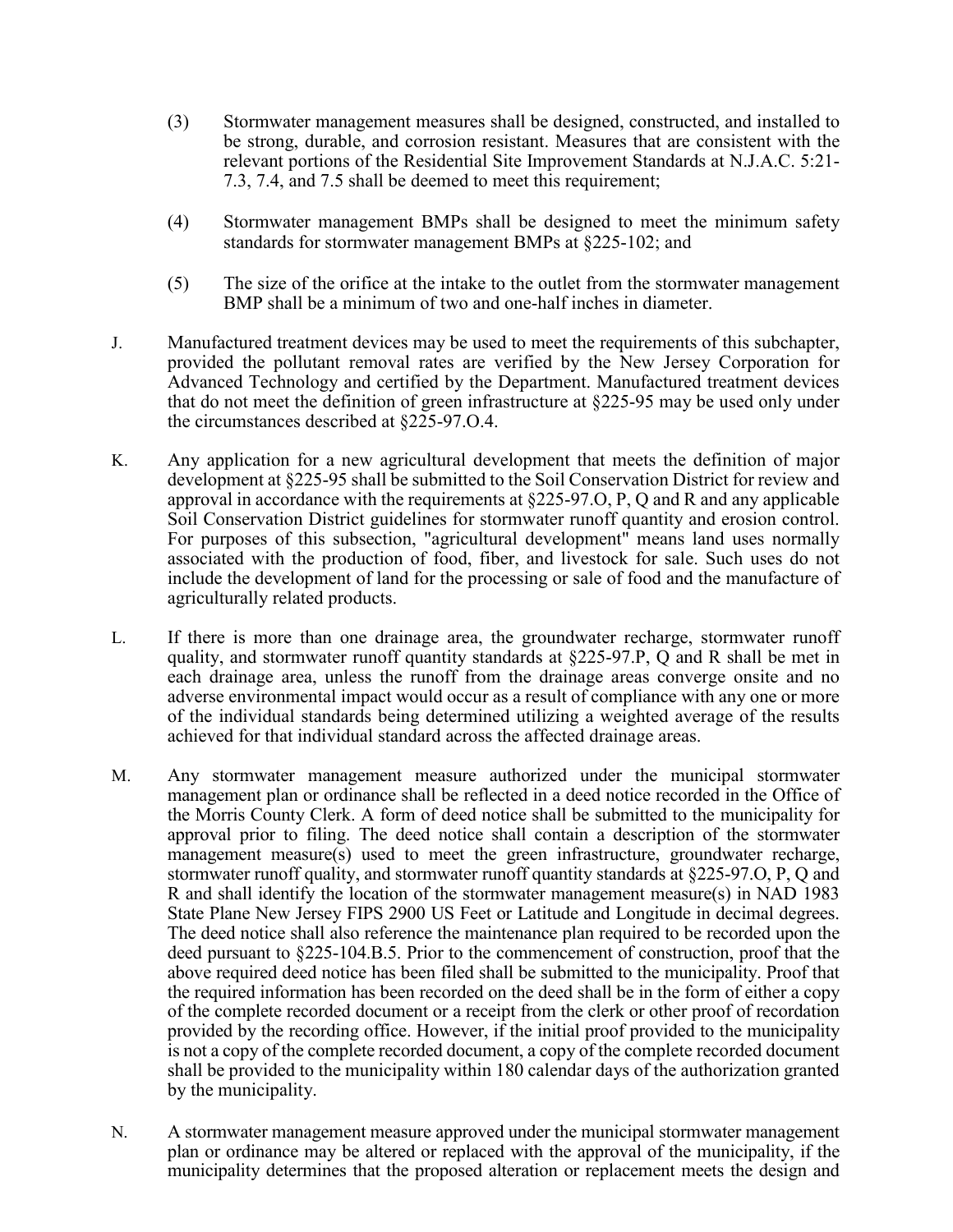performance standards pursuant to §225-97 of this ordinance and provides the same level of stormwater management as the previously approved stormwater management measure that is being altered or replaced. If an alteration or replacement is approved, a revised deed notice shall be submitted to the municipality for approval and subsequently recorded with the Office of the Morris County Clerk and shall contain a description and location of the stormwater management measure, as well as reference to the maintenance plan, in accordance with subsection M above. Prior to the commencement of construction, proof that the above required deed notice has been filed shall be submitted to the municipality in accordance with subsection M above.

- O. Green Infrastructure Standards
	- (1) This subsection specifies the types of green infrastructure BMPs that may be used to satisfy the groundwater recharge, stormwater runoff quality, and stormwater runoff quantity standards.
	- (2) To satisfy the groundwater recharge and stormwater runoff quality standards at §225-97.P and Q, the design engineer shall utilize green infrastructure BMPs identified in Table 1 at §225-97.F. and/or an alternative stormwater management measure approved in accordance with §225-97.G. The following green infrastructure BMPs are subject to the following maximum contributory drainage area limitations:

| <b>Best Management</b><br>Practice         | <b>Maximum Contributory</b><br><b>Drainage Area</b>                                |
|--------------------------------------------|------------------------------------------------------------------------------------|
| Dry Well                                   | $0.75$ acres                                                                       |
| <b>Manufactured Treatment Device</b>       | 2.5 acres                                                                          |
| <b>Pervious Pavement Systems</b>           | Area of additional inflow cannot<br>exceed 3 times the area<br>occupied by the BMP |
| <b>Small-scale Bioretention</b><br>Systems | 2.5 acres                                                                          |
| <b>Small-scale Infiltration Basin</b>      | 2.5 acres                                                                          |
| <b>Small-scale Sand Filter</b>             | 2.5 acres                                                                          |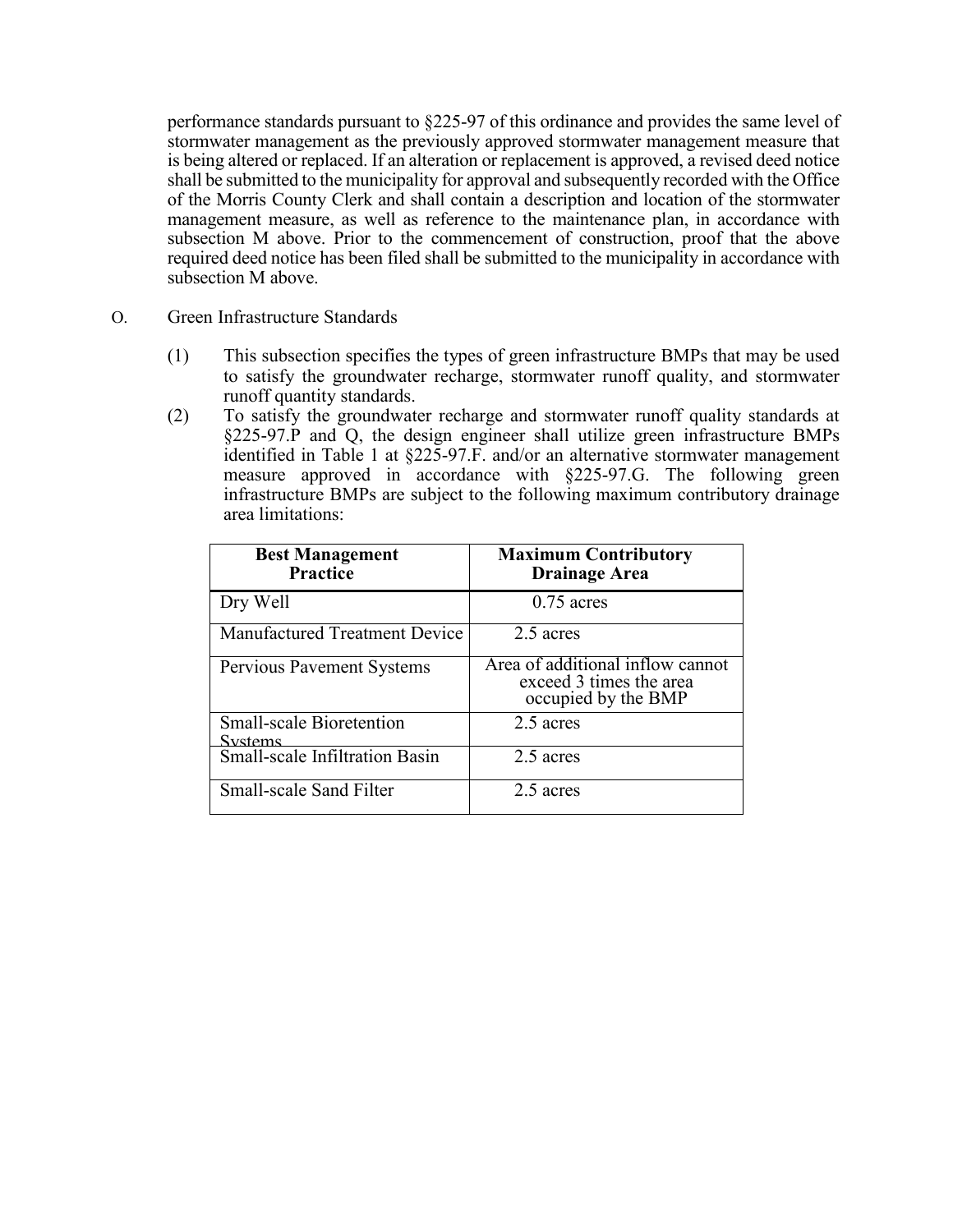- (3) To satisfy the stormwater runoff quantity standards at §225-97.R, the design engineer shall utilize BMPs from Table 1 or from Table 2 and/or an alternative stormwater management measure approved in accordance with §225-97.G.
- (4) If a variance in accordance with N.J.A.C. 7:8-4.6 or a waiver from strict compliance in accordance with §225-97.D is granted from the requirements of this subsection, then BMPs from Table 1, 2, or 3, and/or an alternative stormwater management measure approved in accordance with 225-97.G may be used to meet the groundwater recharge, stormwater runoff quality, and stormwater runoff quantity standards at §225-97.P, Q and R.
- (5) For separate or combined storm sewer improvement projects, such as sewer separation, undertaken by a government agency or public utility (for example, a sewerage company), the requirements of this subsection shall only apply to areas owned in fee simple by the government agency or utility, and areas within a right-ofway or easement held or controlled by the government agency or utility; the entity shall not be required to obtain additional property or property rights to fully satisfy the requirements of this subsection. Regardless of the amount of area of a separate or combined storm sewer improvement project subject to the green infrastructure requirements of this subsection, each project shall fully comply with the applicable groundwater recharge, stormwater runoff quality control, and stormwater runoff quantity standards at §225-97.P, Q and R, unless the project is granted a waiver from strict compliance in accordance with §225-97.D.
- P. Groundwater Recharge Standards
	- (1) This subsection contains the minimum design and performance standards for onsite retention and groundwater recharge for Major Developments as follows:
	- (2) The design engineer shall, using the assumptions and factors for stormwater runoff, onsite retention, and groundwater recharge calculations at §225-99, the following criteria that results in the greatest infiltration volume:
		- (a) Demonstrate through hydrologic and hydraulic analysis that the site and its stormwater management measures maintain 100 percent of the average annual pre-construction groundwater recharge volume for the site; or
		- (b) Demonstrate through hydrologic and hydraulic analysis that the increase of stormwater runoff volume from pre-construction to post-construction for the 2-year storm is infiltrated;  $\Theta$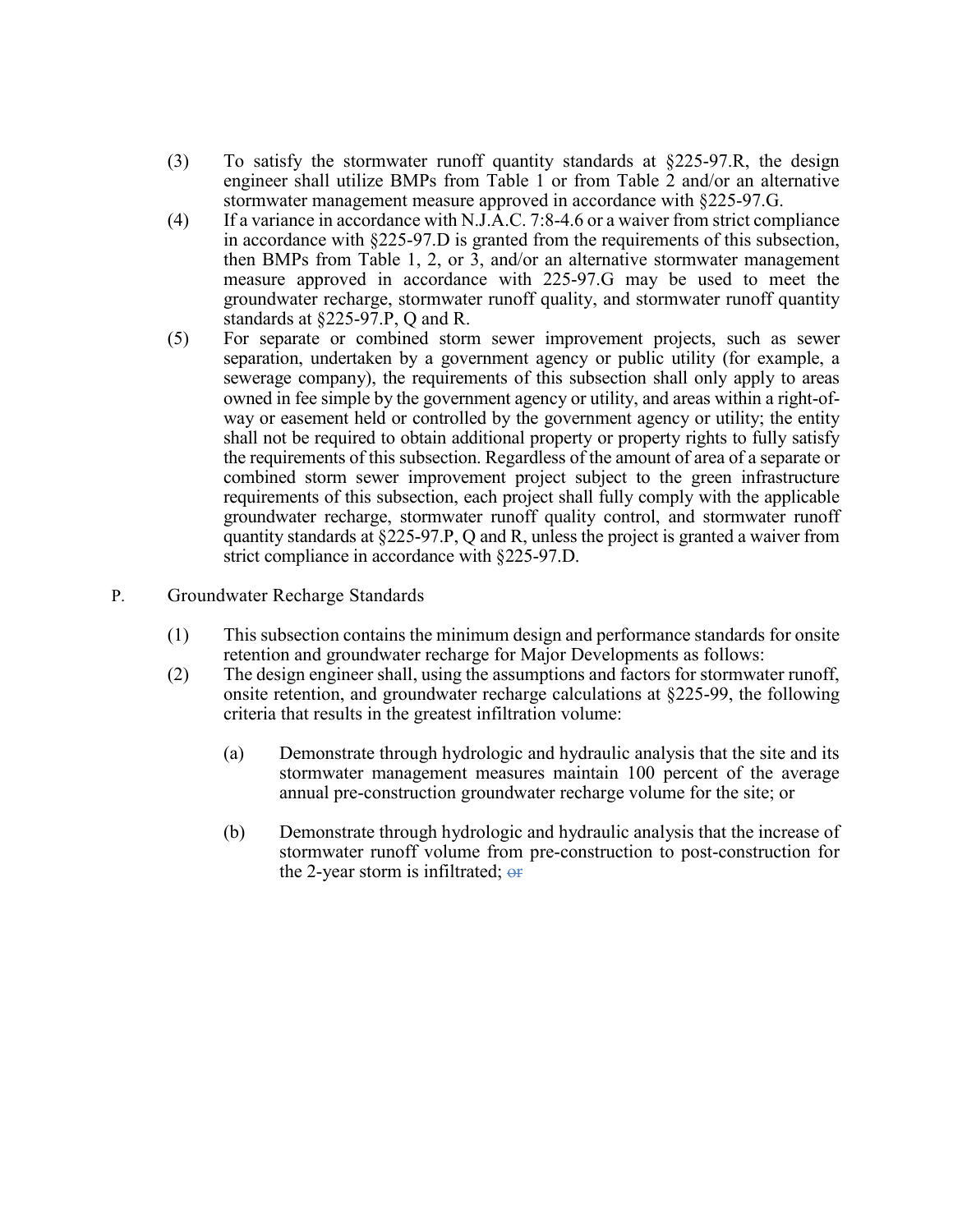- (3) This groundwater recharge requirement does not apply to projects within the "urban redevelopment area," or to projects subject to 4 below.
- (4) The following types of stormwater shall not be recharged:
	- (a) Stormwater from areas of high pollutant loading. High pollutant loading areas are areas in industrial and commercial developments where solvents and/or petroleum products are loaded/unloaded, stored, or applied, areas where pesticides are loaded/unloaded or stored; areas where hazardous materials are expected to be present in greater than "reportable quantities" as defined by the United States Environmental Protection Agency (EPA) at 40 CFR 302.4; areas where recharge would be inconsistent with Department approved remedial action work plan or landfill closure plan and areas with high risks for spills of toxic materials, such as gas stations and vehicle maintenance facilities; and
	- (b) Industrial stormwater exposed to "source material." "Source material" means any material(s) or machinery, located at an industrial facility, that is directly or indirectly related to process, manufacturing or other industrial activities, which could be a source of pollutants in any industrial stormwater discharge to groundwater. Source materials include, but are not limited to, raw materials; intermediate products; final products; waste materials; byproducts; industrial machinery and fuels, and lubricants, solvents, and detergents that are related to process, manufacturing, or other industrial activities that are exposed to stormwater.
- Q. Stormwater Runoff Quality Standards
	- (1) This subsection contains the minimum design and performance standards to control stormwater runoff quality impacts of major development. Stormwater runoff quality standards are applicable when the major development results in the creation of ¼ acre or more of regulated motor vehicle surface.
	- (2) Stormwater management measures shall be designed to reduce the postconstruction load of total suspended solids (TSS) in stormwater runoff generated from the water quality design storm as follows: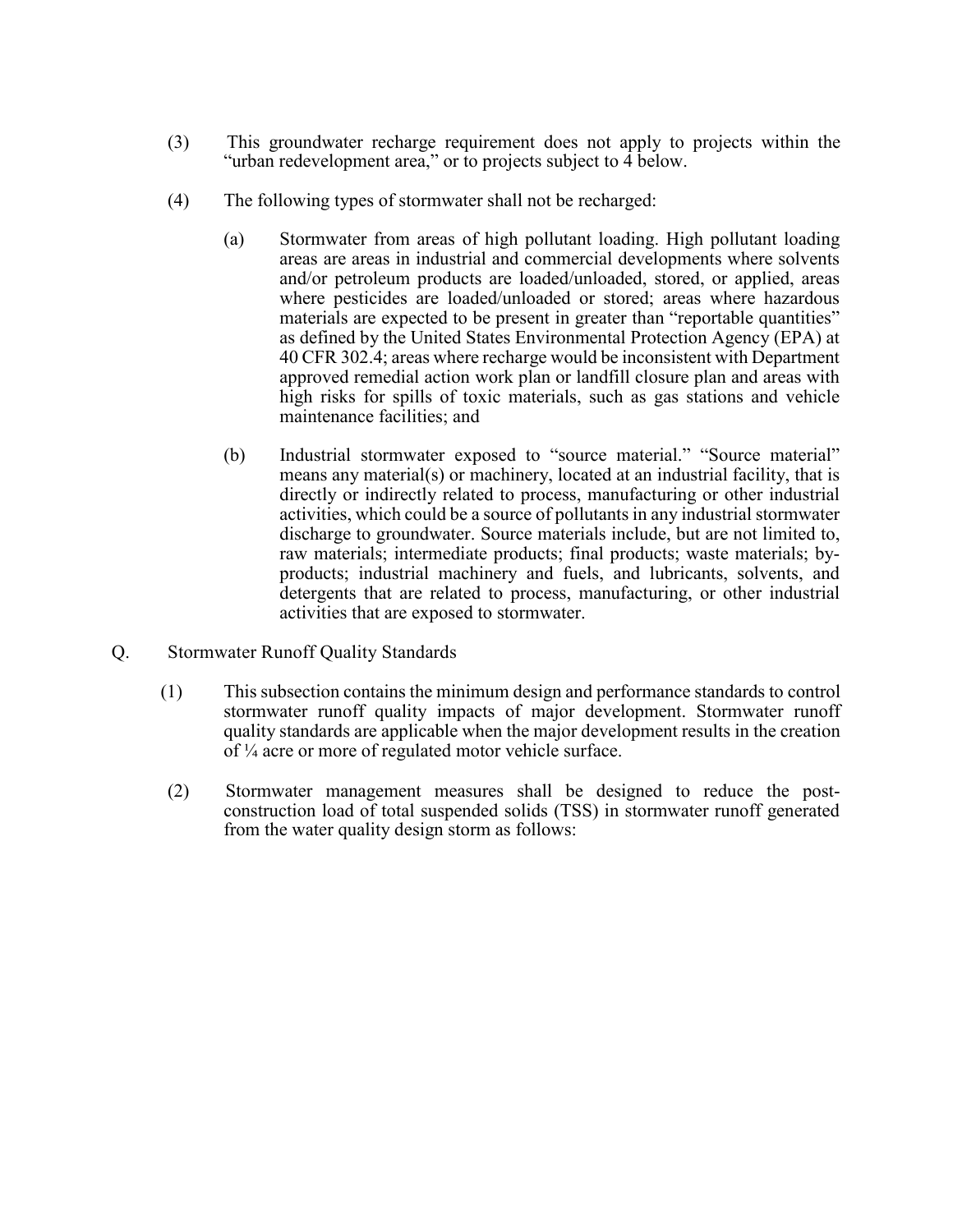- (a) Eighty percent TSS removal of the anticipated load, expressed as an annual average shall be achieved for the stormwater runoff from regulated motor vehicle surfaces.
- (b) If the surface is considered regulated motor vehicle surface because the water quality treatment for an area of motor vehicle surface that is currently receiving water quality treatment either by vegetation or soil, by an existing stormwater management measure, or by treatment at a wastewater treatment plant is to be modified or removed, the project shall maintain or increase the existing TSS removal of the anticipated load expressed as an annual average.
- (3) The requirement to reduce TSS does not apply to any stormwater runoff in a discharge regulated under a numeric effluent limitation for TSS imposed under the New Jersey Pollutant Discharge Elimination System (NJPDES) rules, N.J.A.C. 7:14A, or in a discharge specifically exempt under a NJPDES permit from this requirement. Every major development, including any that discharge into a combined sewer system, shall comply with 2 above, unless the major development is itself subject to a NJPDES permit with a numeric effluent limitation for TSS or the NJPDES permit to which the major development is subject exempts the development from a numeric effluent limitation for TSS.
- (4) The water quality design storm is 1.25 inches of rainfall in two hours. Water quality calculations shall take into account the distribution of rain from the water quality design storm, as reflected in Table 4, below. The calculation of the volume of runoff may take into account the implementation of stormwater management measures.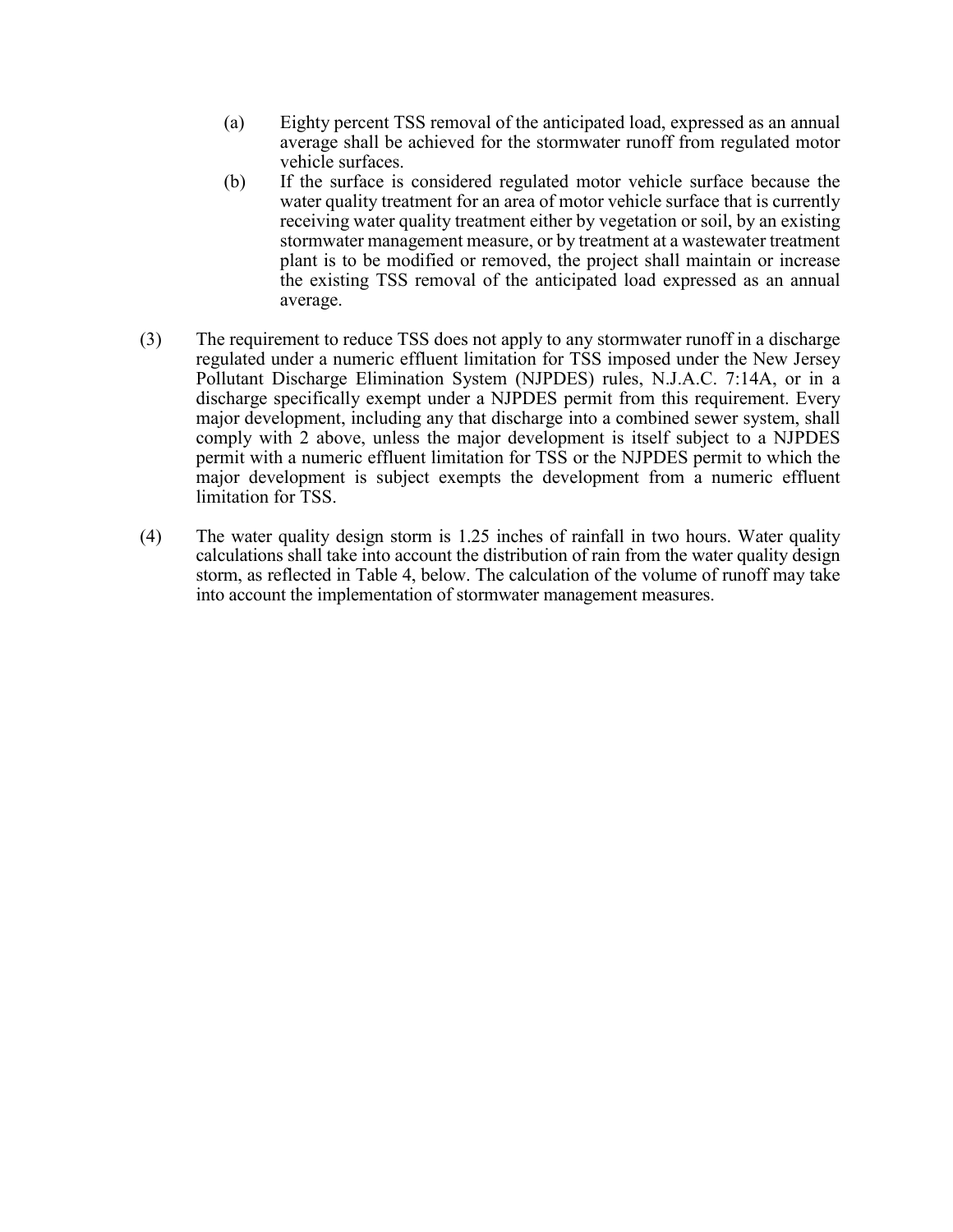|                 | Cumulative |                 | Cumulative |                  | Cumulative          |
|-----------------|------------|-----------------|------------|------------------|---------------------|
| Time            | Rainfall   | Time            | Rainfall   | Time             | Rainfall            |
| (Minutes)       | (Inches)   | (Minutes)       | (Inches)   | (Minutes)        | (Inches)            |
|                 | 0.00166    | 41              | 0.1728     | 81               | 1.0906              |
| 2               | 0.00332    | 42              | 0.1796     | 82               | 1.0972              |
| 3               | 0.00498    | 43              | 0.1864     | 83               | 1.1038              |
| 4               | 0.00664    | 44              | 0.1932     | 84               | 1.1104              |
| 5               | 0.00830    | 45              | 0.2000     | 85               | 1.1170              |
| $\overline{6}$  | 0.00996    | 46              | 0.2117     | 86               | 1.1236              |
| 7               | 0.01162    | 47              | 0.2233     | 87               | 1.1302              |
| 8               | 0.01328    | 48              | 0.2350     | 88               | 1.1368              |
| 9               | 0.01494    | 49              | 0.2466     | 89               | 1.1434              |
| $\overline{10}$ | 0.01660    | 50              | 0.2583     | 90               | 1.1500              |
| 11              | 0.01828    | 51              | 0.2783     | 91               | 1.1550              |
| 12              | 0.01996    | 52              | 0.2983     | 92               | 1.1600              |
| 13              | 0.02164    | 53              | 0.3183     | 93               | 1.1650              |
| 14              | 0.02332    | 54              | 0.3383     | 94               | 1.1700              |
| $\overline{15}$ | 0.02500    | $\overline{55}$ | 0.3583     | 95               | $1.1\overline{750}$ |
| 16              | 0.03000    | 56              | 0.4116     | 96               | 1.1800              |
| 17              | 0.03500    | $\overline{57}$ | 0.4650     | 97               | 1.1850              |
| 18              | 0.04000    | 58              | 0.5183     | 98               | 1.1900              |
| 19              | 0.04500    | 59              | 0.5717     | 99               | $1.\overline{1950}$ |
| 20              | 0.05000    | 60              | 0.6250     | 100              | 1.2000              |
| 21              | 0.05500    | 61              | 0.6783     | 101              | 1.2050              |
| $\overline{22}$ | 0.06000    | 62              | 0.7317     | 102              | 1.2100              |
| 23              | 0.06500    | $\overline{63}$ | 0.7850     | $\overline{103}$ | 1.2150              |
| 24              | 0.07000    | 64              | 0.8384     | 104              | 1.2200              |
| 25              | 0.07500    | 65              | 0.8917     | 105              | 1.2250              |
| 26              | 0.08000    | 66              | 0.9117     | 106              | 1.2267              |
| $\overline{27}$ | 0.08500    | 67              | 0.9317     | 107              | 1.2284              |
| 28              | 0.09000    | 68              | 0.9517     | 108              | 1.2300              |
| 29              | 0.09500    | 69              | 0.9717     | 109              | 1.2317              |
| 30              | 0.10000    | 70              | 0.9917     | 110              | 1.2334              |
| $\overline{31}$ | 0.10660    | 71              | 1.0034     | 111              | 1.2351              |
| 32              | 0.11320    | 72              | 1.0150     | 112              | 1.2367              |
| 33              | 0.11980    | 73              | 1.0267     | 113              | 1.2384              |
| 34              | 0.12640    | 74              | 1.0383     | 114              | 1.2400              |
| 35              | 0.13300    | $\overline{75}$ | 1.0500     | 115              | 1.2417              |
| 36              | 0.13960    | 76              | 1.0568     | 116              | 1.2434              |
| 37              | 0.14620    | 77              | 1.0636     | 117              | 1.2450              |
| 38              | 0.15280    | 78              | 1.0704     | 118              | 1.2467              |
| 39              | 0.15940    | 79              | 1.0772     | 119              | 1.2483              |
| 40              | 0.16600    | 80              | 1.0840     | 120              | 1.2500              |

**Table 4: Water Quality Design Storm Distribution**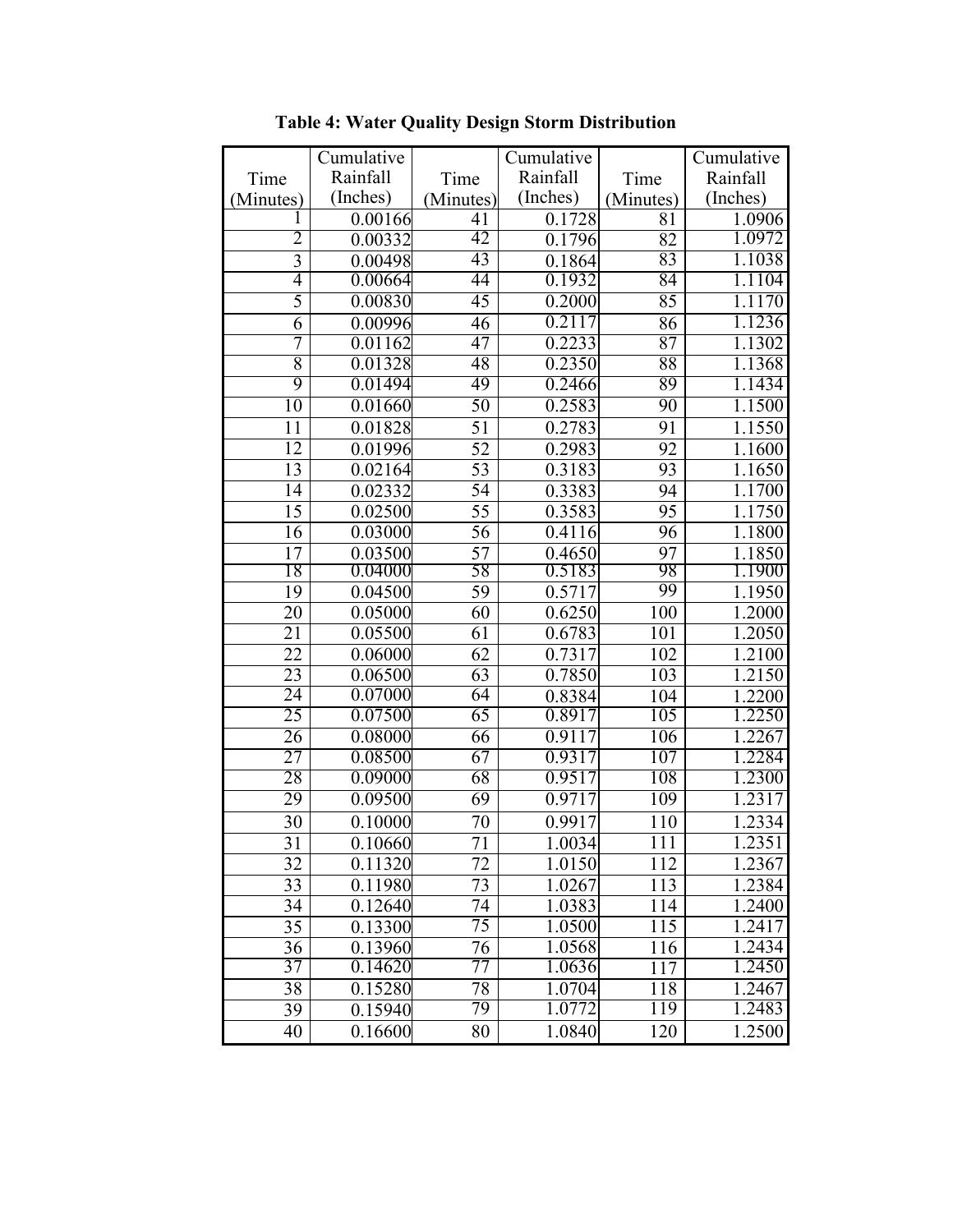(5) If more than one BMP in series is necessary to achieve the required 80 percent TSS reduction for a site, the applicant shall utilize the following formula to calculate TSS reduction:

 $R = A + B - (A \times B) / 100,$ 

Where:

R = total TSS Percent Load Removal from application of both BMPs, and  $A =$  the TSS Percent Removal Rate applicable to the first BMP  $B =$  the TSS Percent Removal Rate applicable to the second BMP

(6) Stormwater management measures shall also be designed to reduce, to the maximum

extent feasible, the post-construction nutrient load of the anticipated load from the developed site in stormwater runoff generated from the water quality design storm. In achieving reduction of nutrients to the maximum extent feasible, the design of the site shall include green infrastructure BMPs that optimize nutrient removal while still achieving the performance standards in §225- 97.P, Q and R.

- (7) In accordance with the definition of FW1 at N.J.A.C. 7:9B-1.4, stormwater management measures shall be designed to prevent any increase in stormwater runoff to waters classified as FW1.
- (8) The Flood Hazard Area Control Act Rules at N.J.A.C. 7:13-4.1(c)1 establish 300 foot

riparian zones along Category One waters, as designated in the Surface Water Quality Standards at N.J.A.C. 7:9B, and certain upstream tributaries to Category One waters. A person shall not undertake a major development that is located within or discharges into a 300-foot riparian zone without prior authorization from the Department under N.J.A.C. 7:13.

- (9) Pursuant to the Flood Hazard Area Control Act Rules at N.J.A.C. 7:13-11.2(j)3.i, runoff from the water quality design storm that is discharged within a 300-foot riparian zone shall be treated in accordance with this subsection to reduce the postconstruction load of total suspended solids by 95 percent of the anticipated load from the developed site, expressed as an annual average.
- (10) This stormwater runoff quality standards do not apply to the construction of one individual single-family dwelling, provided that it is not part of a larger development or subdivision that has received preliminary or final site plan approval prior to December 3, 2018, and that the motor vehicle surfaces are made of permeable material(s) such as gravel, dirt, and/or shells.
- R. Stormwater Runoff Quantity Standards
	- (1) This subsection contains the minimum design and performance standards to control stormwater runoff quantity impacts of major development.
	- (2) In order to control stormwater runoff quantity impacts, the design engineer shall, using the assumptions and factors for stormwater runoff calculations at 225-99, complete one of the following: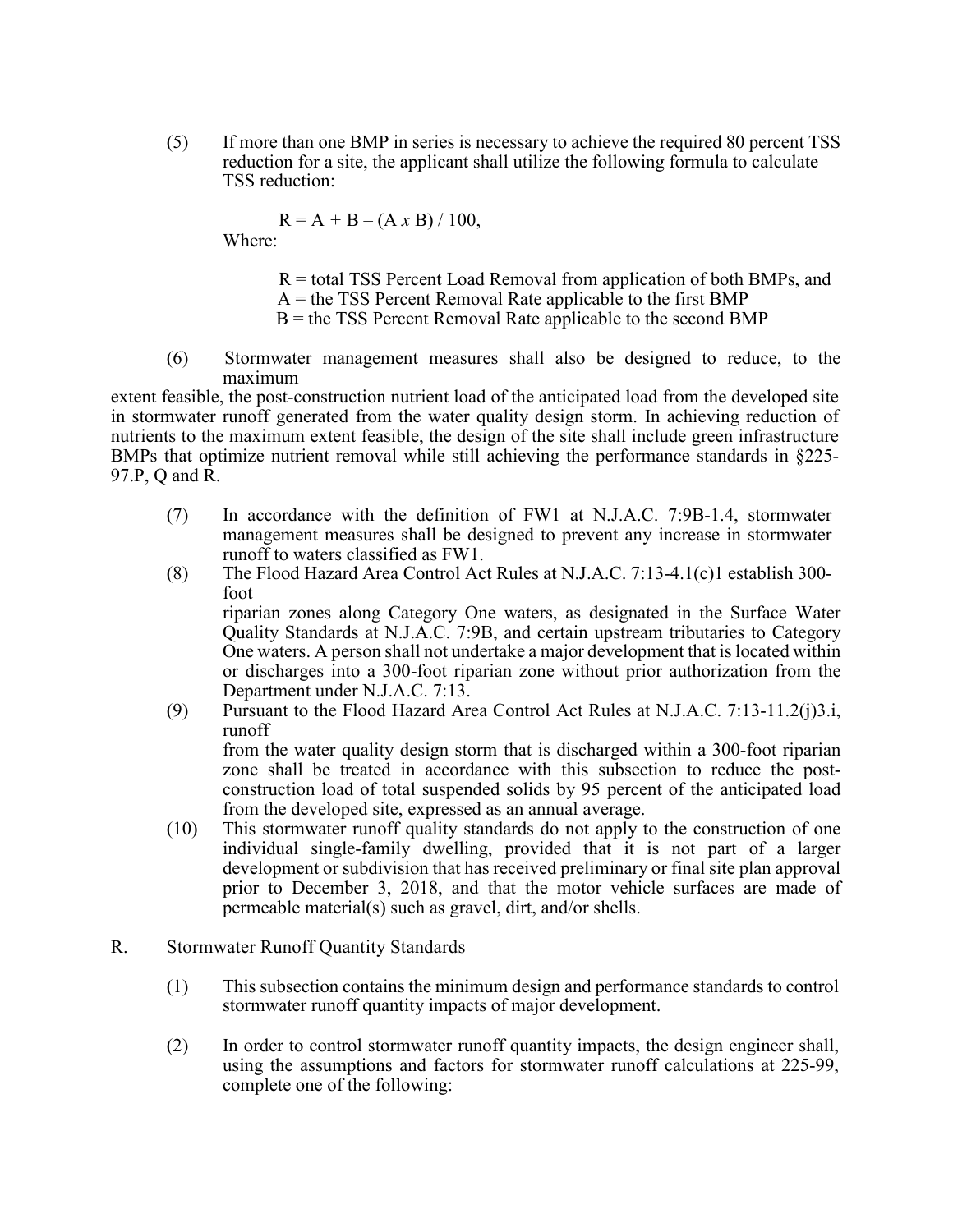- (a) Demonstrate through hydrologic and hydraulic analysis that for stormwater leaving the site, post-construction runoff hydrographs for the 2-, 10-, and 100-year storm events do not exceed, at any point in time, the preconstruction runoff hydrographs for the same storm events;
- (b) Demonstrate through hydrologic and hydraulic analysis that there is no increase, as compared to the pre-construction condition, in the peak runoff rates of stormwater leaving the site for the 2-, 10- and 100-year storm events and that the increased volume or change in timing of stormwater runoff will not increase flood damage at or downstream of the site. This analysis shall include the analysis of impacts of existing land uses and projected land uses assuming full development under existing zoning and land use ordinances in the drainage area;
- (c) Design stormwater management measures so that the post-construction peak runoff rates for the 2-, 10- and 100-year storm events are 50, 75 and 80 percent, respectively, of the pre-construction peak runoff rates. The percentages apply only to the post-construction stormwater runoff that is attributable to the portion of the site on which the proposed development or project is to be constructed.
- (3) The stormwater runoff quantity standards shall be applied at the site's boundary to each abutting lot, roadway, watercourse, or receiving storm sewer system.

### **§ 225-98 Stormwater Management Requirements for Minor Development**

- A. The development shall incorporate a maintenance plan for the stormwater management measures incorporated into the design of a minor development in accordance with §225- 104. Single lot, single family properties do not need to submit a maintenance plan, but shall maintain their stormwater management measures in accordance with the maintenance guidelines described in the NJDEP BMP Manual. Single lot, single family properties are exempt from the soil testing requirements.
- B. This subsection contains the minimum design and performance standards for Minor Developments as follows:
- C. The design shall, using the assumptions and factors for stormwater runoff and groundwater recharge calculations at 225-99, the following criteria:
	- (1) Water Quality. Soil erosion and sediment control measures shall be installed in accordance with the Standards for Soil Erosion and Sediment Control in New Jersey.
	- (2) Rate/Volume Control. Seepage pits or other infiltration measures shall be provided with a capacity of three (3") inches of runoff for each square foot of new impervious area. Stone used in the infiltration devices shall be two and one-half (2 1/2") inches clean stone and design void ratio of 33% shall be used. The infiltration measures shall be designed with an overflow to the surface which shall be stabilized and directed to an existing stormwater conveyance system or in a manner to keep the overflow on the developed property to the greatest extent feasible. If the new impervious surface is not roof area, an equivalent area of existing roof may be directed to the infiltration system. This shall be permitted where the existing roof is not already directed to infiltration devices. Test pits shall be excavated, inspected and approved by the Municipal Engineer for suitability of the seepage pit.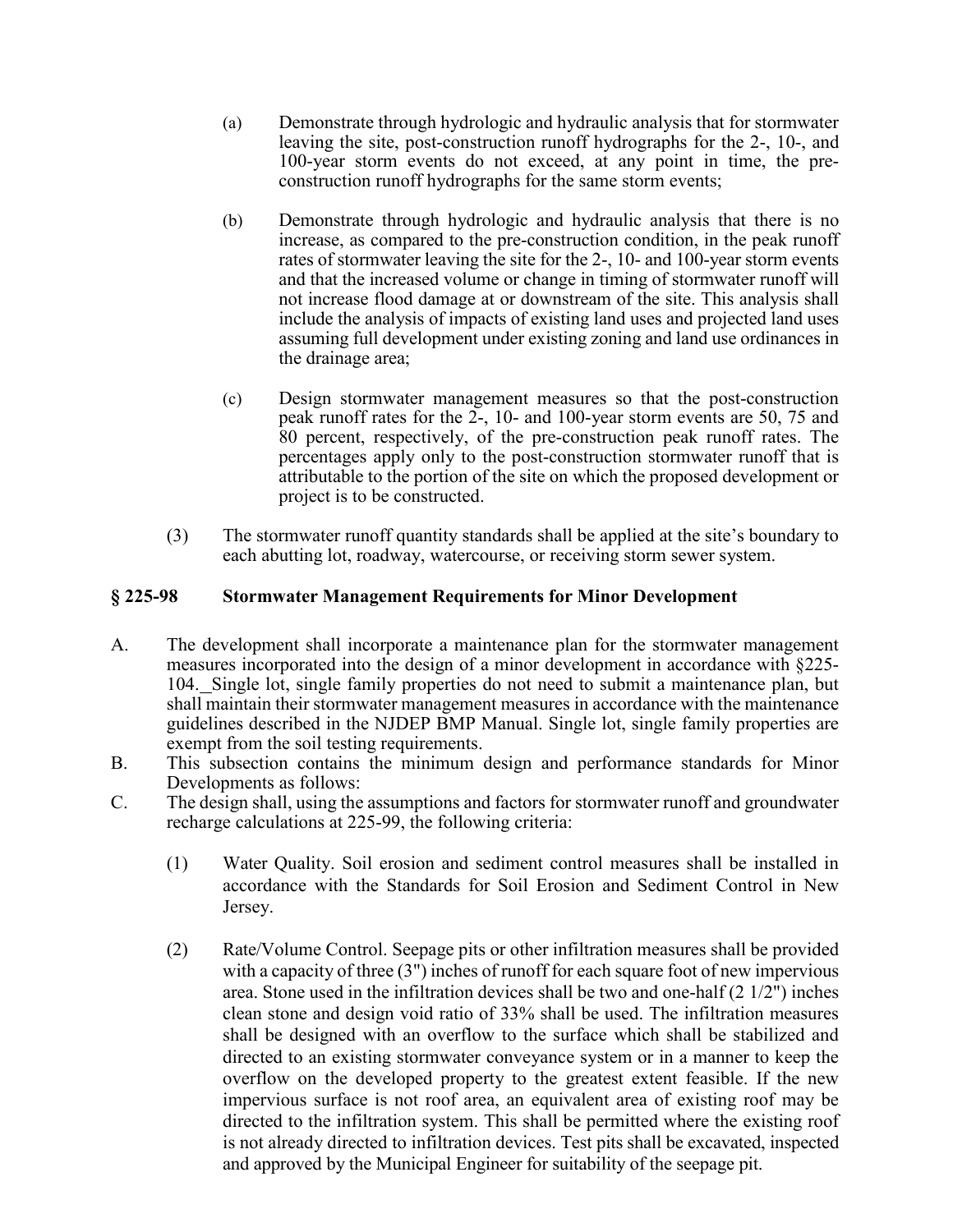- (3) Other Measures Green Infrastructure: Alternative methods of stormwater management are acceptable as long as the calculations are based on the capacity to retain 3" of runoff per square foot of impervious surface or other approved calculations such that the BMPs meet the intent for runoff control. Other BMPs include but are not limited to the following: Infiltration chambers, rain gardens, infiltration beds, rain water harvesting. All proposed methods must be approved by the Township Engineer.
- (4) All underground roof leader pipes shall be constructed using perforated pipe and placed in a stone bed in accordance with Township Engineering details unless otherwise directed by the Township Engineer.

# **§ 225-99 Calculation of Stormwater Runoff, Onsite Retention, and Groundwater Recharge:**

- A. Stormwater runoff shall be calculated in accordance with the following:
	- (1) The design engineer shall calculate runoff using one of the following methods:
		- (a) The USDA Natural Resources Conservation Service (NRCS) methodology, including the NRCS Runoff Equation and Dimensionless Unit Hydrograph, as described in Chapters 7, 9, 10, 15 and 16 Part 630, Hydrology National Engineering Handbook, incorporated herein by reference as amended and supplemented. This methodology is additionally described in Technical Release 55 - Urban Hydrology for Small Watersheds (TR-55), dated June 1986, incorporated herein by reference as amended and supplemented. Information regarding the methodology is available from the Natural Resources Conservation Service website at:

[https://www.nrcs.usda.gov/Internet/FSE](https://www.nrcs.usda.gov/Internet/FSE_DOCUMENTS/stelprdb1044171.pdf)  [DOCUMENTS/stelprdb1044171.pdf](https://www.nrcs.usda.gov/Internet/FSE_DOCUMENTS/stelprdb1044171.pdf)

or at United States Department of Agriculture Natural Resources Conservation Service, 220 Davison Avenue, Somerset, New Jersey 08873; or

(b) The Rational Method for peak flow and the Modified Rational Method for hydrograph computations. The rational and modified rational methods are described in "Appendix A-9 Modified Rational Method" in the Standards for Soil Erosion and Sediment Control in New Jersey, January 2014. This document is available from the State Soil Conservation Committee or any of the Soil Conservation Districts listed at N.J.A.C. 2:90-1.3(a)3. The location, address, and telephone number for each Soil Conservation District is available from the State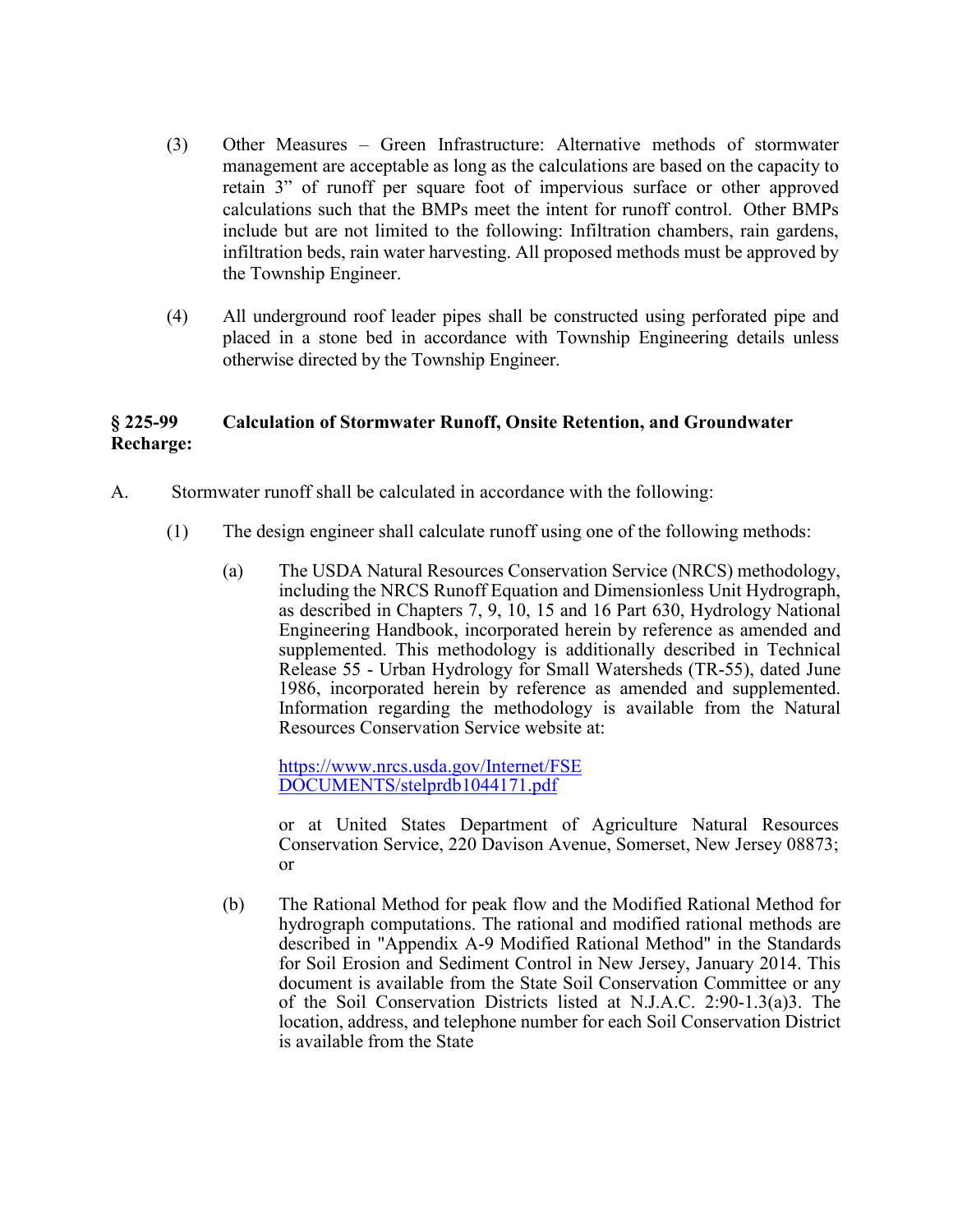Soil Conservation Committee, PO Box 330, Trenton, New Jersey 08625. The document is also available at:

[http://www.nj.gov/agriculture/divisions/anr/pdf/2014NJSoilErosionContro](http://www.nj.gov/agriculture/divisions/anr/pdf/2014NJSoilErosionControlStandardsComplete.pdf) [lStand ardsComplete.pdf.](http://www.nj.gov/agriculture/divisions/anr/pdf/2014NJSoilErosionControlStandardsComplete.pdf)

- (2) For the purpose of calculating runoff coefficients and groundwater recharge, there is a presumption that the pre-construction condition of a site or portion thereof is a wooded land use with good hydrologic condition. The term "runoff coefficient" applies to both the NRCS methodology above at §225-99.A. 1.a and the Rational and Modified Rational Methods at §225-99.A.1.b. A runoff coefficient or a groundwater recharge land cover for an existing condition may be used on all or a portion of the site if the design engineer verifies that the hydrologic condition has existed on the site or portion of the site for at least five years without interruption prior to the time of application. If more than one land cover have existed on the site during the five years immediately prior to the time of application, the land cover with the lowest runoff potential shall be used for the computations. In addition, there is the presumption that the site is in good hydrologic condition (if the land use type is pasture, lawn, or park), with good cover (if the land use type is woods), or with good hydrologic condition and conservation treatment (if the land use type is cultivation).
- (3) In computing pre-construction stormwater runoff, the design engineer shall account for all significant land features and structures, such as ponds, wetlands, depressions, hedgerows, or culverts, that may reduce pre-construction stormwater runoff rates and volumes.
- (4) In computing stormwater runoff from all design storms, the design engineer shall consider the relative stormwater runoff rates and/or volumes of pervious and impervious surfaces separately to accurately compute the rates and volume of stormwater runoff from the site. To calculate runoff from unconnected impervious cover, urban impervious area modifications as described in the NRCS Technical Release 55 – Urban Hydrology for Small Watersheds or other methods may be employed.
- (5) If the invert of the outlet structure of a stormwater management measure is below the flood hazard design flood elevation as defined at N.J.A.C. 7:13, the design engineer shall take into account the effects of tailwater in the design of structural stormwater management measures.
- B. Groundwater recharge may be calculated in accordance with the following:

The New Jersey Geological Survey Report GSR-32, A Method for Evaluating Groundwater-Recharge Areas in New Jersey, incorporated herein by reference as amended and supplemented. Information regarding the methodology is available from the New Jersey Stormwater Best Management Practices Manual; at the New Jersey Geological Survey website at:

<https://www.nj.gov/dep/njgs/pricelst/gsreport/gsr32.pdf>

or at New Jersey Geological and Water Survey, 29 Arctic Parkway, PO Box 420 Mail Code 2901, Trenton, New Jersey 08625-0420.

C. Onsite Retention Volume. Onsite retention volume shall be calculated as the prescribed depth of precipitation over all impervious surfaces proposed as part of a major development.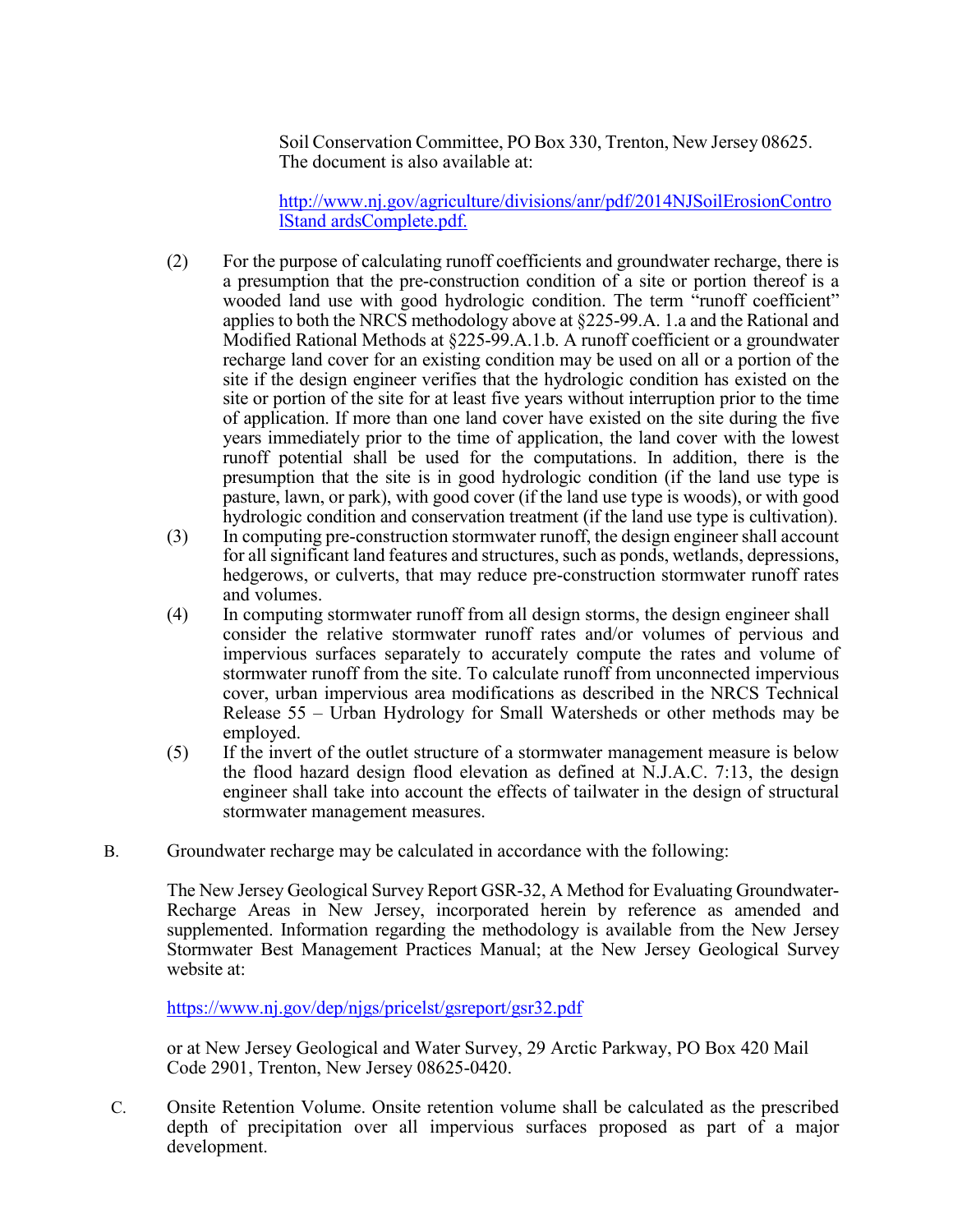Onsite retention volume  $(f_t^3)$  = Precipitation Depth (in) *x* (1 ft / 12 in) *x* Impervious Area  $(\mathrm{ft}^2)$ 

## **§ 225-100 Sources for Technical Guidance.**

A. Technical guidance for stormwater management measures can be found in the documents listed below, which are available to download from the Department's website at:

[http://www.nj.gov/dep/stormwater/bmp manual2.htm.](http://www.nj.gov/dep/stormwater/bmp_manual2.htm)

- (1) Guidelines for stormwater management measures are contained in the New Jersey Stormwater Best Management Practices Manual, as amended and supplemented. Information is provided on stormwater management measures such as, but not limited to, those listed in Tables 1, 2, and 3.
- (2) Additional maintenance guidance is available on the Department's website at: [https://www.njstormwater.org/maintenance\\_guidance.htm.](https://www.njstormwater.org/maintenance_guidance.htm)
- B. Submissions required for review by the Department should be mailed to:

The Division of Water Quality, New Jersey Department of Environmental Protection, Mail Code 401-02B, PO Box 420, Trenton, New Jersey 08625-0420.

#### **§ 225-101 Solids and Floatable Materials Control Standards**

- A. Site design features identified under §225-97.F above, or alternative designs in accordance with §225-97.G above, to prevent discharge of trash and debris from drainage systems shall comply with the following standard to control passage of solid and floatable materials through storm drain inlets. For purposes of this paragraph, "solid and floatable materials" means sediment, debris, trash, and other floating, suspended, or settleable solids. For exemptions to this standard see §225-101.A.2 below.
	- (1) Design engineers shall use one of the following grates whenever they use a grate in pavement or another ground surface to collect stormwater from that surface into a storm drain or surface water body under that grate:
		- (a) The New Jersey Department of Transportation (NJDOT) bicycle safe grate, which is described in Chapter 2.4 of the NJDOT Bicycle Compatible Roadways and Bikeways Planning and Design Guidelines; or
		- (b) A different grate, if each individual clear space in that grate has an area of no more than seven (7.0) square inches, or is no greater than 0.5 inches across the smallest dimension.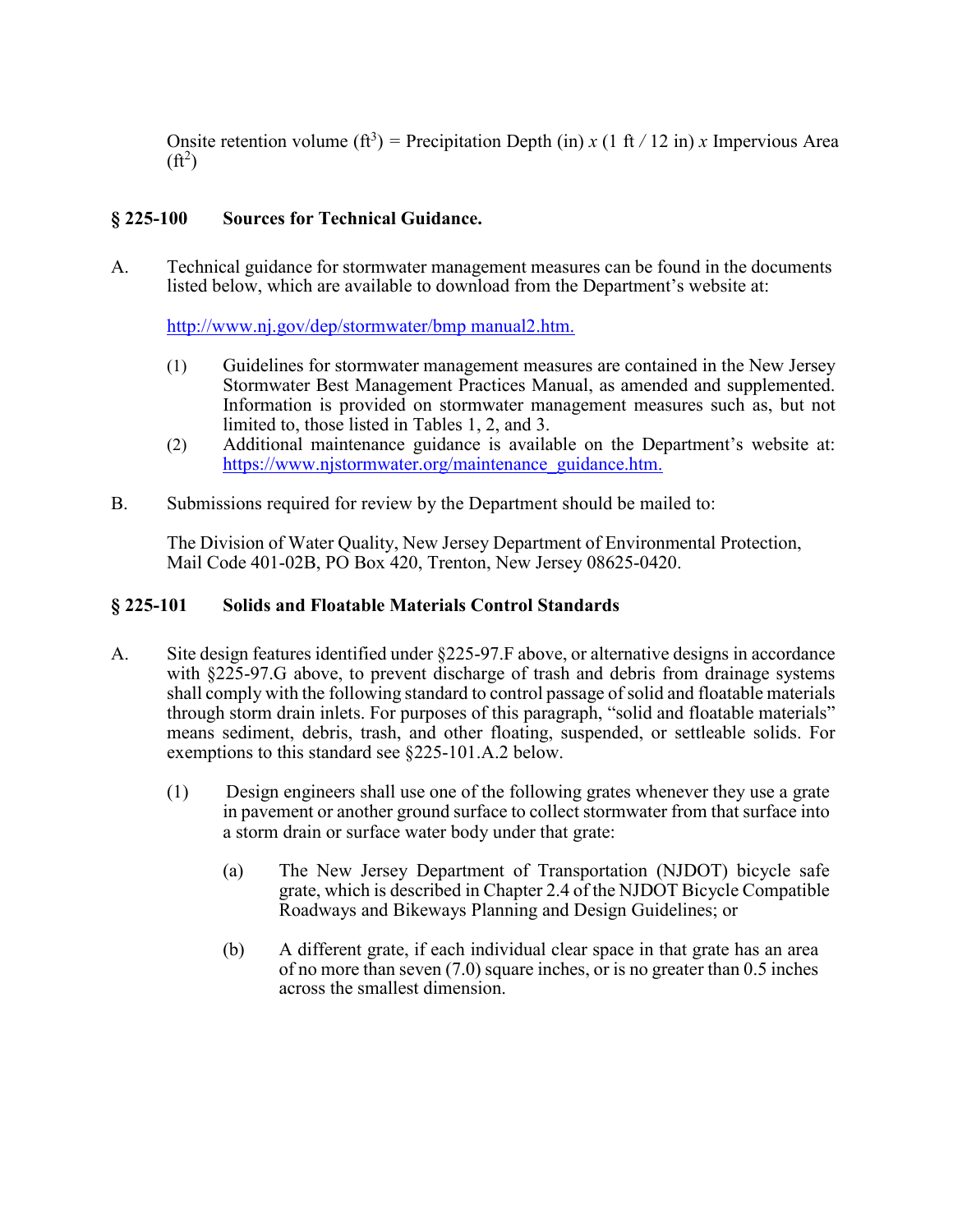Examples of grates subject to this standard include grates in grate inlets, the grate portion (non-curb-opening portion) of combination inlets, grates on storm sewer manholes, ditch grates, trench grates, and grates of spacer bars in slotted drains. Examples of ground surfaces include surfaces of roads (including bridges), driveways, parking areas, bikeways, plazas, sidewalks, lawns, fields, open channels, and stormwater system floors used to collect stormwater from the surface into a storm drain or surface water body.

- (c) For curb-opening inlets, including curb-opening inlets in combination inlets, the clear space in that curb opening, or each individual clear space if the curb opening has two or more clear spaces, shall have an area of no more than seven (7.0) square inches, or be no greater than two (2.0) inches across the smallest dimension.
- (2) The standard in A.1. above does not apply:
	- (a) Where each individual clear space in the curb opening in existing curbopening inlet does not have an area of more than nine (9.0) square inches;
	- (b) Where the municipality agrees that the standards would cause inadequate hydraulic performance that could not practicably be overcome by using additional or larger storm drain inlets;
	- (c) Where flows from the water quality design storm as specified in N.J.A.C. 7:8 are conveyed through any device (e.g., end of pipe netting facility, manufactured treatment device, or a catch basin hood) that is designed, at a minimum, to prevent delivery of all solid and floatable materials that could not pass through one of the following:
		- (i) A rectangular space four and five-eighths (4.625) inches long and one and one-half (1.5) inches wide (this option does not apply for outfall netting facilities); or
		- (ii) A bar screen having a bar spacing of 0.5 inches.

Note that these exemptions do not authorize any infringement of requirements in the Residential Site Improvement Standards for bicycle safe grates in new residential development (N.J.A.C. 5:21-4.18(b)2 and 7.4(b)1).

- (d) Where flows are conveyed through a trash rack that has parallel bars with one-inch (1 inch) spacing between the bars, to the elevation of the Water Quality Design Storm as specified in N.J.A.C. 7:8; or
- (e) Where the New Jersey Department of Environmental Protection determines, pursuant to the New Jersey Register of Historic Places Rules at N.J.A.C. 7:47.2(c), that action to meet this standard is an undertaking that constitutes an encroachment or will damage or destroy the New Jersey Register listed historic property.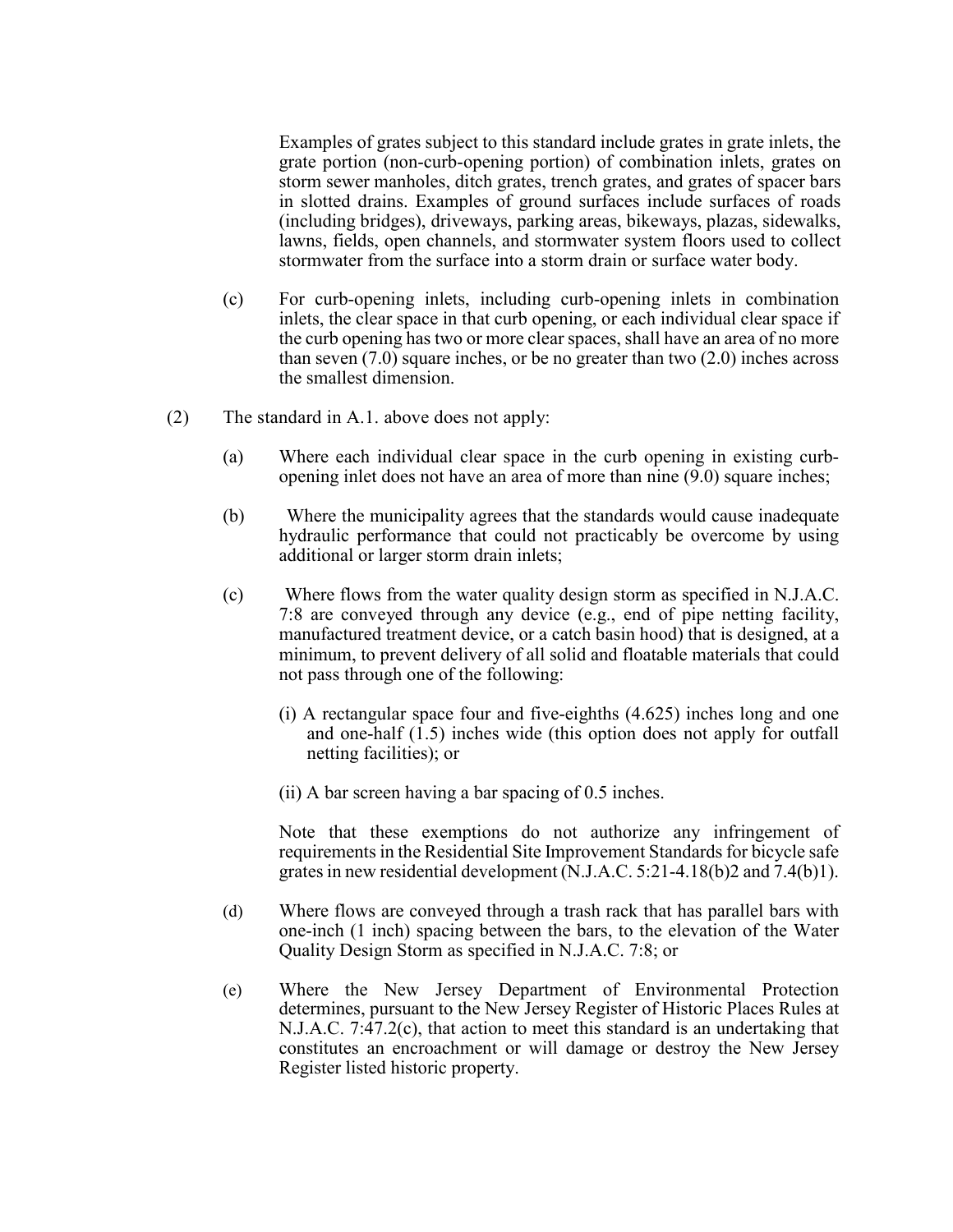#### **§ 225-102 Safety Standards for Stormwater Management Basins:**

- A. This section sets forth requirements to protect public safety through the proper design and operation of stormwater management BMPs. This section applies to any new stormwater management BMP.
- B. The provisions of this section are not intended to preempt more stringent municipal or county safety requirements for new or existing stormwater management BMPs. Municipal and county stormwater management plans and ordinances may, pursuant to their authority, require existing stormwater management BMPs to be retrofitted to meet one or more of the safety standards in §225-102.C.1, §225-102.C.2, and §225-102.C.3 for trash racks, overflow grates, and escape provisions at outlet structures.
- C. Requirements for Trash Racks, Overflow Grates and Escape Provisions
	- (1) A trash rack is a device designed to catch trash and debris and prevent the clogging of outlet structures. Trash racks shall be installed at the intake to the outlet from the Stormwater management BMP to ensure proper functioning of the BMP outlets in accordance with the following:
		- (a) The trash rack shall have parallel bars, with no greater than six-inch spacing between the bars;
		- (b) The trash rack shall be designed so as not to adversely affect the hydraulic performance of the outlet pipe or structure;
		- (c) The average velocity of flow through a clean trash rack is not to exceed 2.5 feet per second under the full range of stage and discharge. Velocity is to be computed on the basis of the net area of opening through the rack; and
		- (d) The trash rack shall be constructed of rigid, durable, and corrosion resistant material and designed to withstand a perpendicular live loading of 300 pounds per square foot.
	- (2) An overflow grate is designed to prevent obstruction of the overflow structure. If an outlet structure has an overflow grate, such grate shall meet the following requirements:
		- (a) The overflow grate shall be secured to the outlet structure but removable for emergencies and maintenance.
		- (b) The overflow grate spacing shall be no less than two inches across the smallest dimension.
		- (c) The overflow grate shall be constructed and installed to be rigid, durable, and corrosion resistant, and shall be designed to withstand a perpendicular live loading of 300 pounds per square foot.
	- (3) Stormwater management BMPs shall include escape provisions as follows: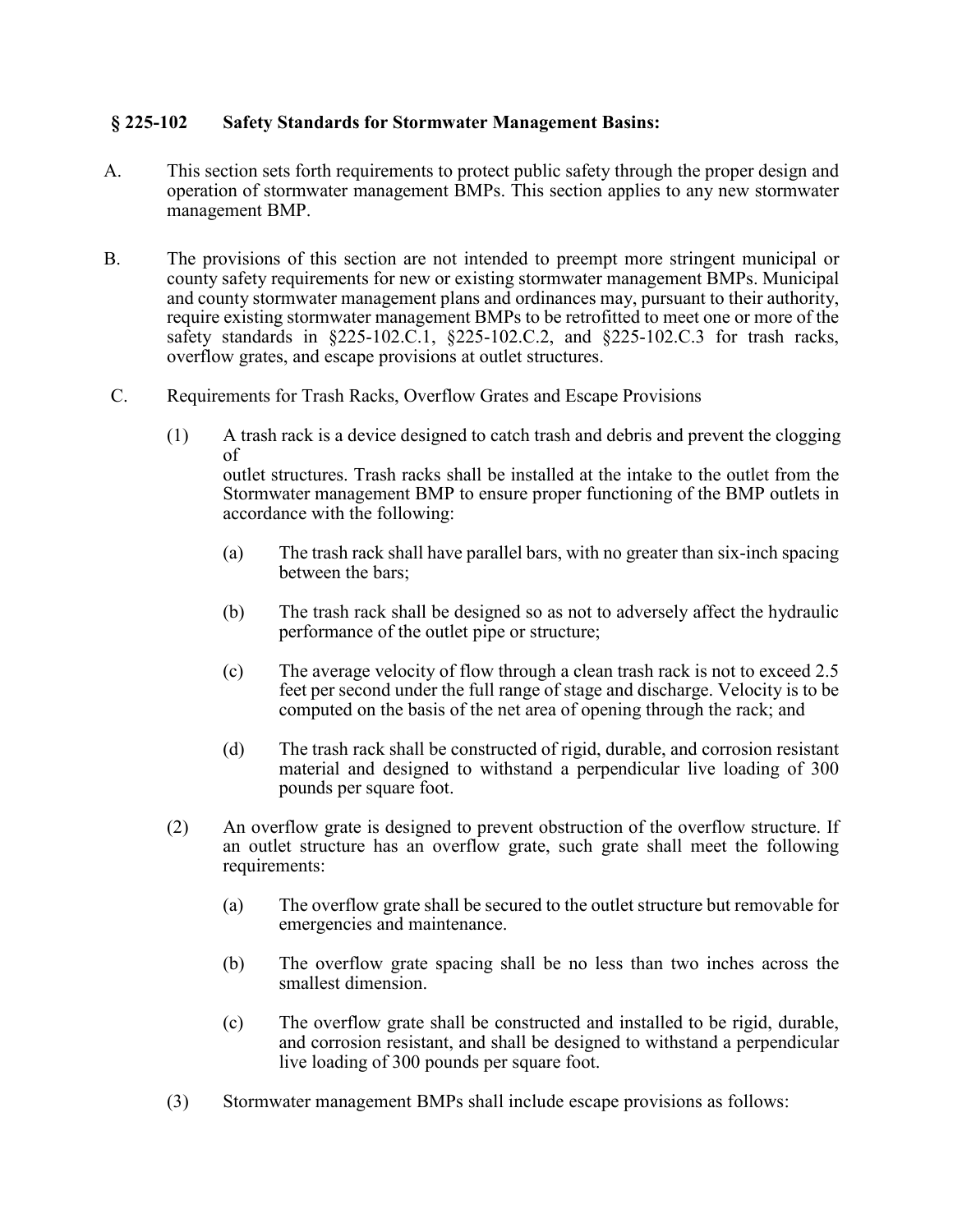- (a) If a stormwater management BMP has an outlet structure, escape provisions shall be incorporated in or on the structure. Escape provisions include the installation of permanent ladders, steps, rungs, or other features that provide easily accessible means of egress from stormwater management BMPs. With the prior approval of the municipality pursuant to  $\S$ 225-102.C, a freestanding outlet structure may be exempted from this requirement;
- (b) Safety ledges shall be constructed on the slopes of all new stormwater management BMPs having a permanent pool of water deeper than two and one-half feet. Safety ledges shall be comprised of two steps. Each step shall be four to six feet in width. One step shall be located approximately two and one-half feet below the permanent water surface, and the second step shall be located one to one and one-half feet above the permanent water surface. See §225-102.E for an illustration of safety ledges in a stormwater management BMP; and
- (c) In new stormwater management BMPs, the maximum interior slope for an earthen dam, embankment, or berm shall not be steeper than three horizontal to one vertical.
- D. Variance or Exemption from Safety Standard

A variance or exemption from the safety standards for stormwater management BMPs may be granted only upon a written finding by the municipality that the variance or exemption will not constitute a threat to public safety.

E. Safety Ledge Illustration

Elevation View – Basin Safety Ledge Configuration

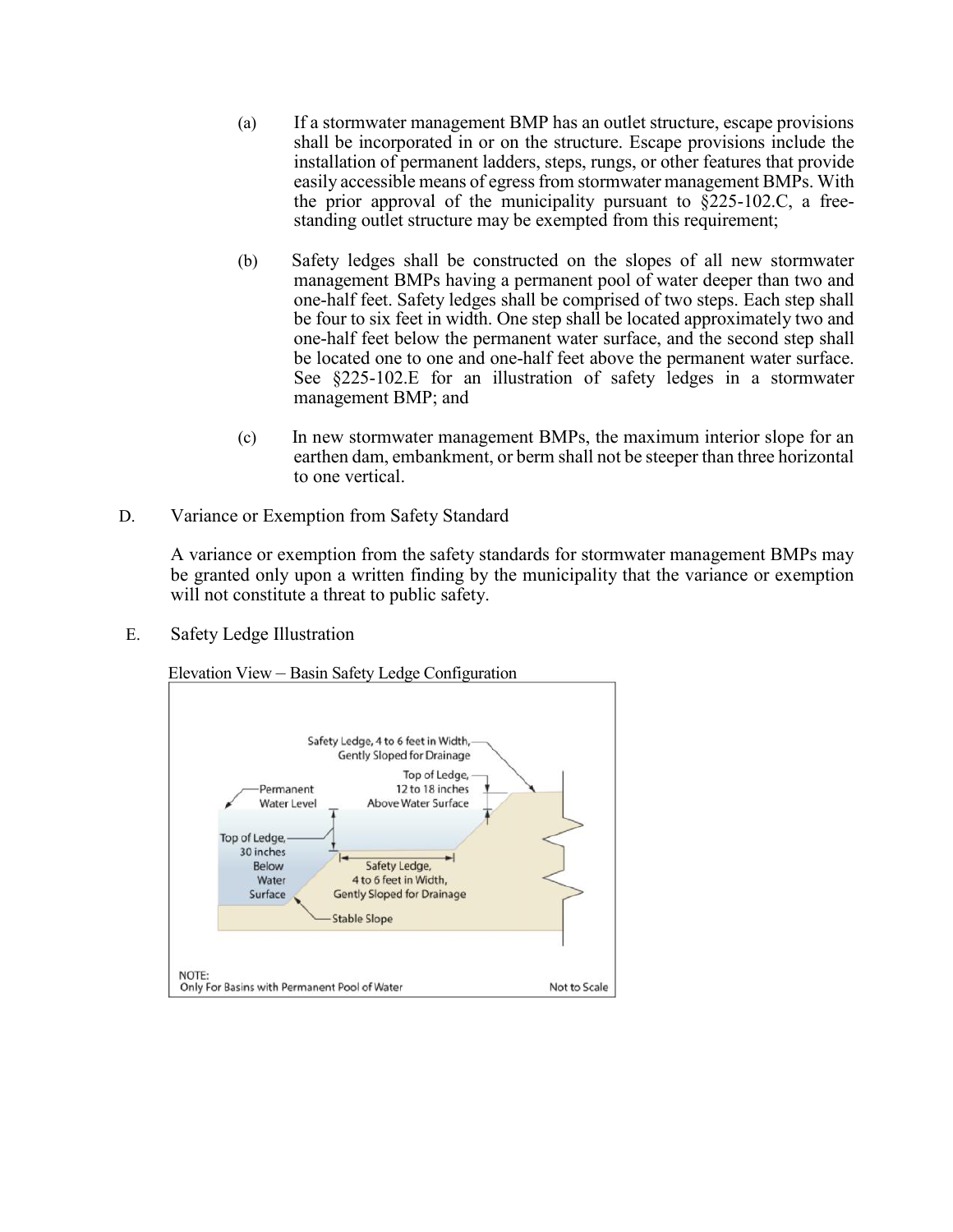### **§ 225-103 Requirements for a Site Development Stormwater Plan:**

- A. Submission of Site Development Stormwater Plan
	- (1) Whenever an applicant seeks municipal approval of a development subject to this ordinance, the applicant shall submit all of the required components of the Checklist for the Site Development Stormwater Plan at §225-103.C below as part of the submission of the application for approval.
	- (2) The applicant shall demonstrate that the project meets the standards set forth in this ordinance.
	- (3) The applicant shall submit 5 copies of the materials listed in the checklist for site development stormwater plans in accordance with §225-103.C of this ordinance.
- B. Site Development Stormwater Plan Approval. The applicant's Site Development project shall be reviewed as a part of the review process by the municipal board or official from which municipal approval is sought. That municipal board or official shall consult the municipality's review engineer to determine if all of the checklist requirements have been satisfied and to determine if the project meets the standards set forth in this ordinance.
- C. Submission of Site Development Stormwater Plan

The following information shall be required:

(1) Topographic Base Map

The reviewing engineer may require upstream tributary drainage system information as necessary. It is recommended that the topographic base map of the site be submitted which extends a minimum of 200 feet beyond the limits of the proposed development, at a scale of 1"=200' or greater, showing 2-foot contour intervals. The map as appropriate may indicate the following, if present: existing surface water drainage, shorelines, steep slopes, soils, erodible soils, perennial or intermittent streams that drain into or upstream of the Category One waters, wetlands and flood plains along with their appropriate buffer strips, marshlands and other wetlands, pervious or vegetative surfaces, existing man-made structures, roads, bearing and distances of property lines, and significant natural and manmade features not otherwise shown.

(2) Environmental Site Analysis

A written and graphic description of the natural and man-made features of the site and its surroundings should be submitted. This description should include a discussion of soil conditions, slopes, wetlands, waterways and vegetation on the site. Particular attention should be given to unique, unusual, or environmentally sensitive features and to those that provide particular opportunities or constraints for development.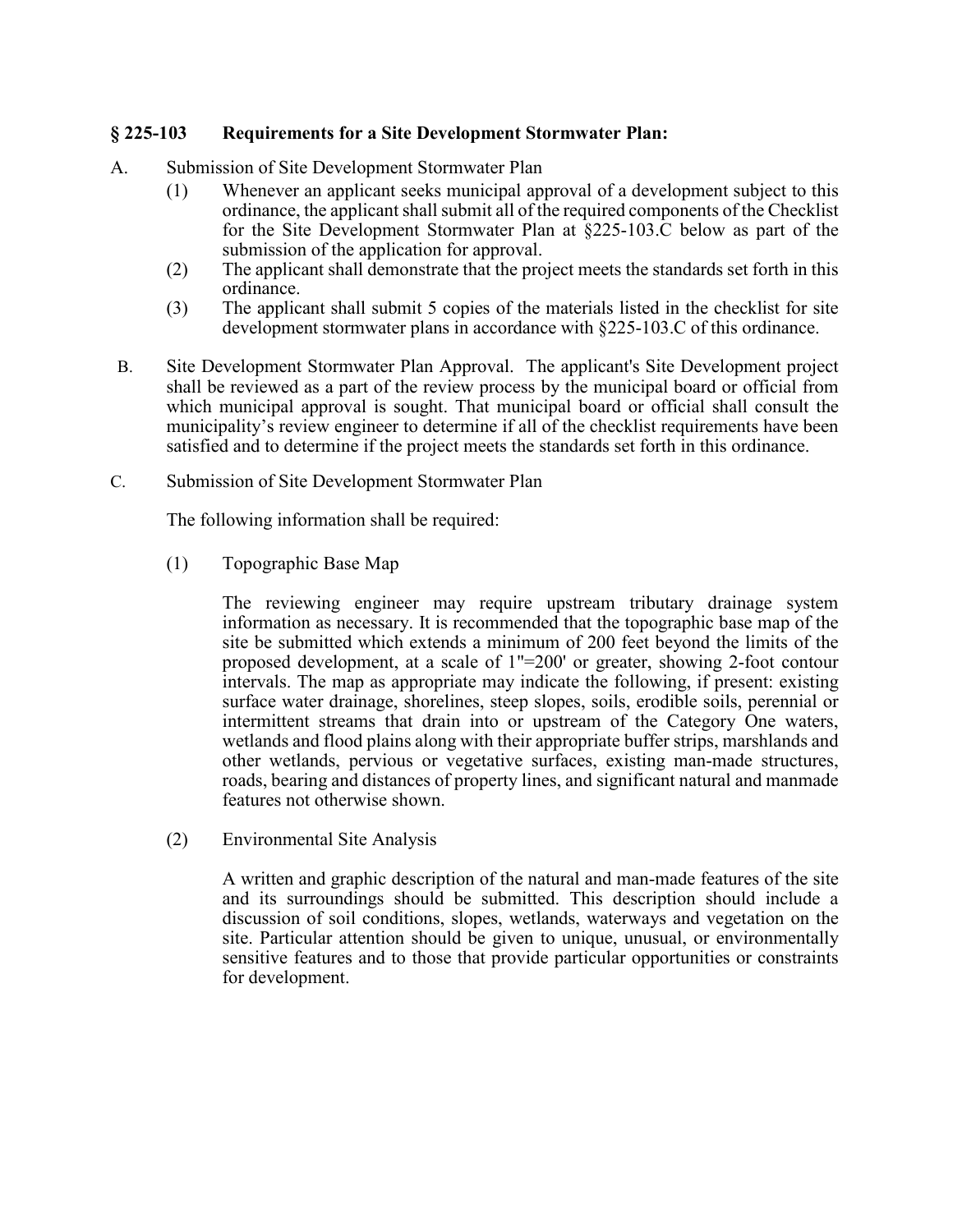(3) Project Description and Site Plans

A map (or maps) at the scale of the topographical base map indicating the location of existing and proposed buildings roads, parking areas, utilities, structural facilities for stormwater management and sediment control, and other permanent structures. The map(s) shall also clearly show areas where alterations will occur in the natural terrain and cover, including lawns and other landscaping, and seasonal high groundwater elevations. A written description of the site plan and justification for proposed changes in natural conditions shall also be provided.

(4) Land Use Planning and Source Control Plan

This plan shall provide a demonstration of how the goals and standards of §225-96 through 225-98 are being met. The focus of this plan shall be to describe how the site is being developed to meet the objective of controlling groundwater recharge, stormwater quality and stormwater quantity problems at the source by land management and source controls whenever possible.

(5) Stormwater Management Facilities Map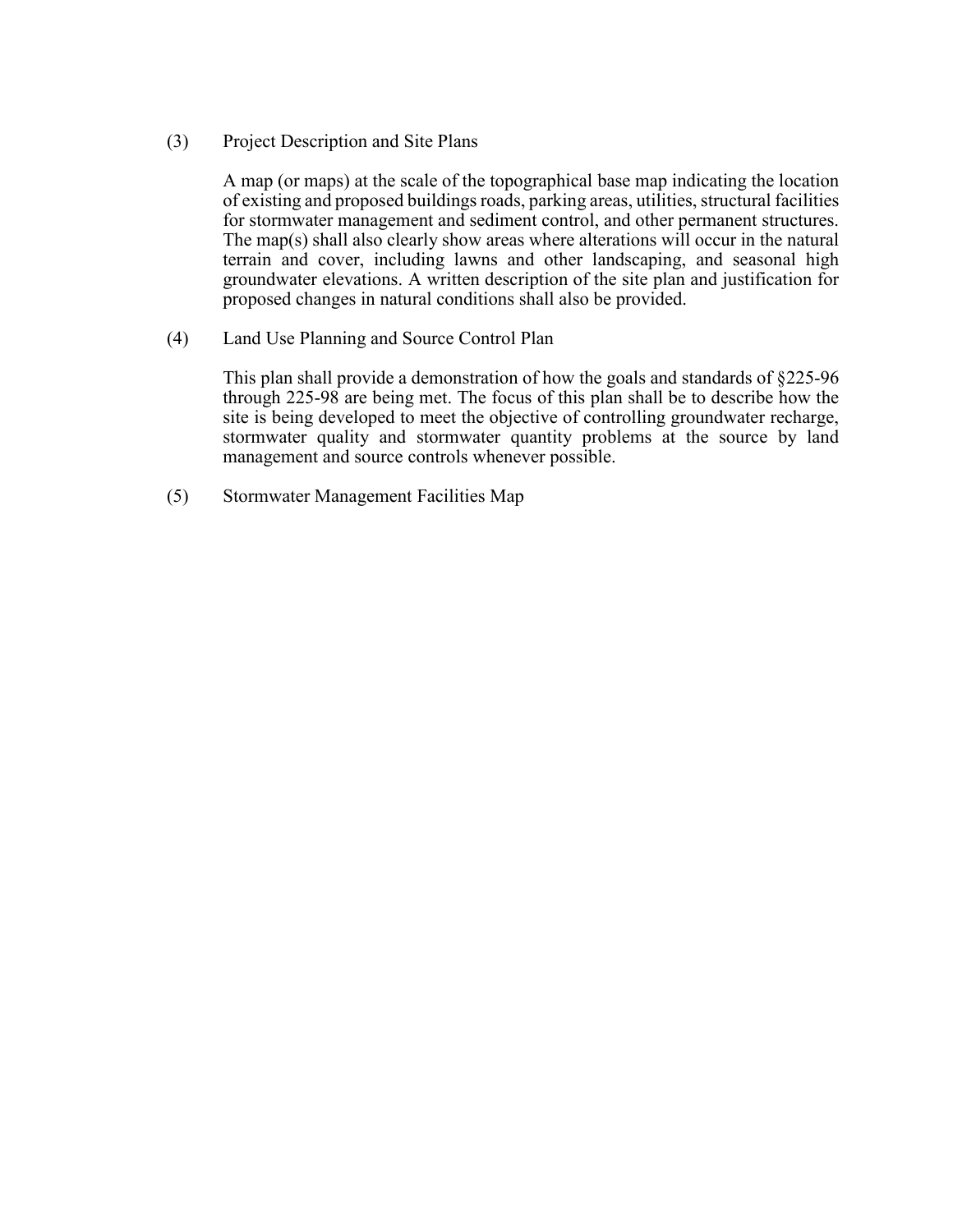The following information, illustrated on a map of the same scale as the topographic base map, shall be included:

- i. Total area to be disturbed, paved or built upon, proposed surface contours, land area to be occupied by the stormwater management facilities and the type of vegetation thereon, and details of the proposed plan to control and dispose of stormwater.
- ii. Details of all stormwater management facility designs, during and after construction, including discharge provisions, discharge capacity for each outlet at different levels of detention and emergency spillway provisions with maximum discharge capacity of each spillway.
- 6. Calculations
	- i. Comprehensive hydrologic and hydraulic design calculations for the predevelopment and post-development conditions for the design storms specified in §225-97 of this ordinance.
	- ii. When the proposed stormwater management control measures depend on the hydrologic properties of soils or require certain separation from the seasonal high water table, then a soils report shall be submitted. The soils report shall be based on onsite boring logs or soil pit profiles. The number and location of required soil borings or soil pits shall be determined based on what is needed to determine the suitability and distribution of soils present at the location of the control measure.
- 7. Maintenance and Repair Plan. The design and planning of the stormwater management facility shall meet the maintenance requirements of §225-104.
- 8. Waiver from Submission Requirements. The municipal official or board reviewing an application under this ordinance may, in consultation with the municipality's review engineer, waive submission of any of the requirements in §225-103.C.1 through C.6 of this ordinance when it can be demonstrated that the information requested is impossible to obtain or it would create a hardship on the applicant to obtain and its absence will not materially affect the review process.

### **§ 225-104 Maintenance and Repair**

A. Applicability

Projects subject to review as in §225-94.C of this ordinance shall comply with the requirements of §225-104.B and C.

- B. General Maintenance
	- (1) The design engineer shall prepare a maintenance plan for the stormwater management measures incorporated into the design of a major development or minor development.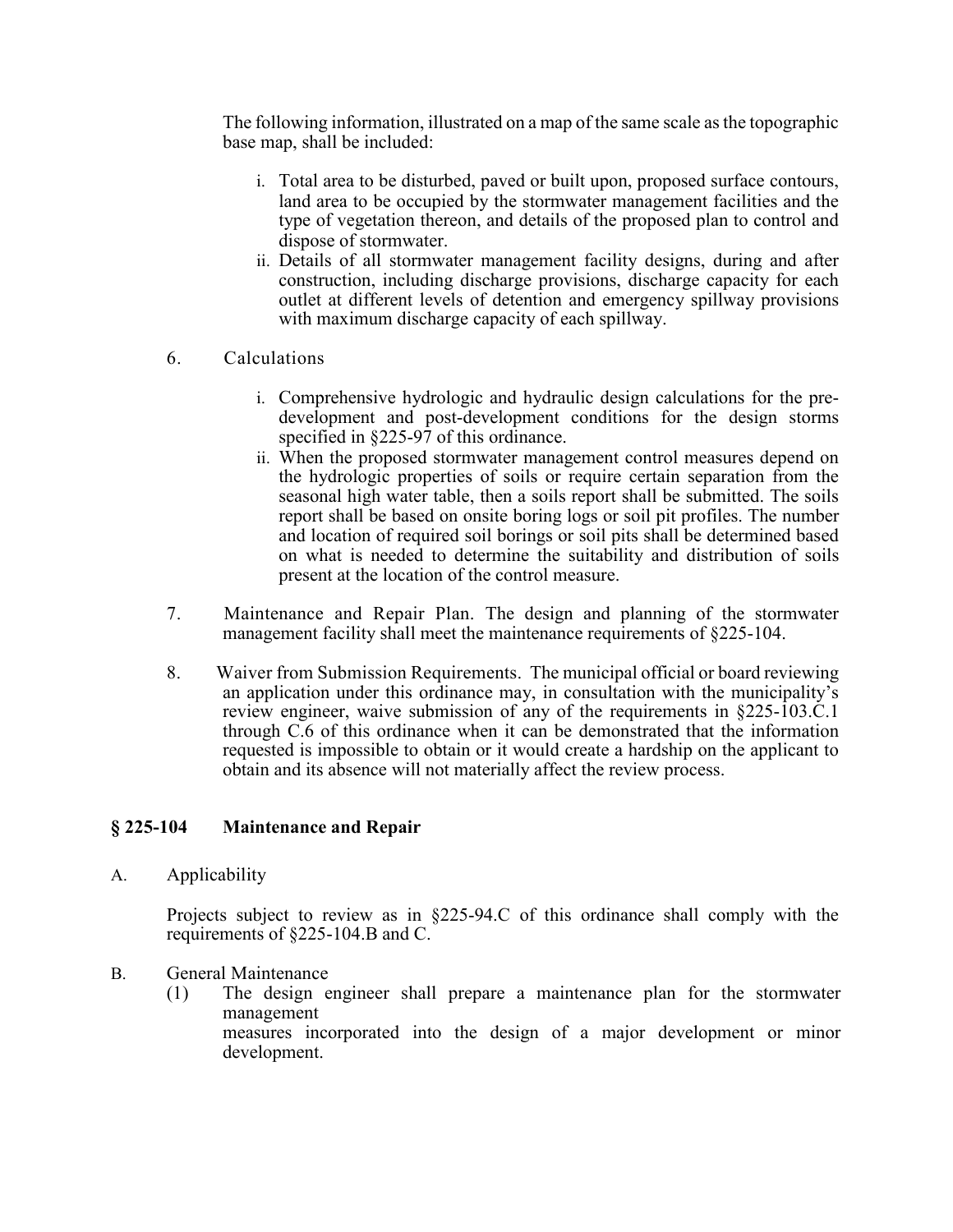- (2) The maintenance plan shall contain specific preventative maintenance tasks and schedules; cost estimates, including estimated cost of sediment, debris, or trash removal; and the name, address, and telephone number of the person or persons responsible for preventative and corrective maintenance (including replacement). The plan shall contain information on BMP location, design, ownership, maintenance tasks and frequencies, and other details as specified in Chapter 8 of the NJ BMP Manual, as well as the tasks specific to the type of BMP, as described in the applicable chapter containing design specifics.
- (3) If the maintenance plan identifies a person other than the property owner (for example, a developer, a public agency or homeowners' association) as having the responsibility for maintenance, the plan shall include documentation of such person's or entity's agreement to assume this responsibility, or of the owner's obligation to dedicate a stormwater management facility to such person under an applicable ordinance or regulation.
- (4) Maintenance plans shall be provided for all developments permitted after February 1, 2004.
- (5) Responsibility for maintenance shall not be assigned or transferred to the owner or tenant of an individual property in a residential development or project, unless such owner or tenant owns or leases the entire residential development or project. The individual property owner may be assigned incidental tasks, such as weeding of a green infrastructure BMP, provided the individual agrees to assume these tasks; however, the individual cannot be legally responsible for all of the maintenance required.
- (6) If the party responsible for maintenance identified under §225-104.B.3 above is not a public agency, the maintenance plan and any future revisions based on §225- 104.B.7 below shall be recorded with the Morris County Clerk upon the deed of record for each property on which the maintenance described in the maintenance plan must be undertaken.
- (6) Preventative and corrective maintenance shall be performed to maintain the functional parameters (storage volume, infiltration rates, inflow/outflow capacity, etc.).of the stormwater management measure, including, but not limited to, repairs or replacement to the structure; removal of sediment, debris, or trash; restoration of eroded areas; snow and ice removal; fence repair or replacement; restoration of vegetation; and repair or replacement of non-vegetated linings.
- (7) The party responsible for maintenance identified under §225-104.B.3 above shall perform all of the following requirements:
	- (a) maintain a detailed log of all preventative and corrective maintenance for the structural stormwater management measures incorporated into the design of the development, including a record of all inspections and copies of all maintenance-related work orders;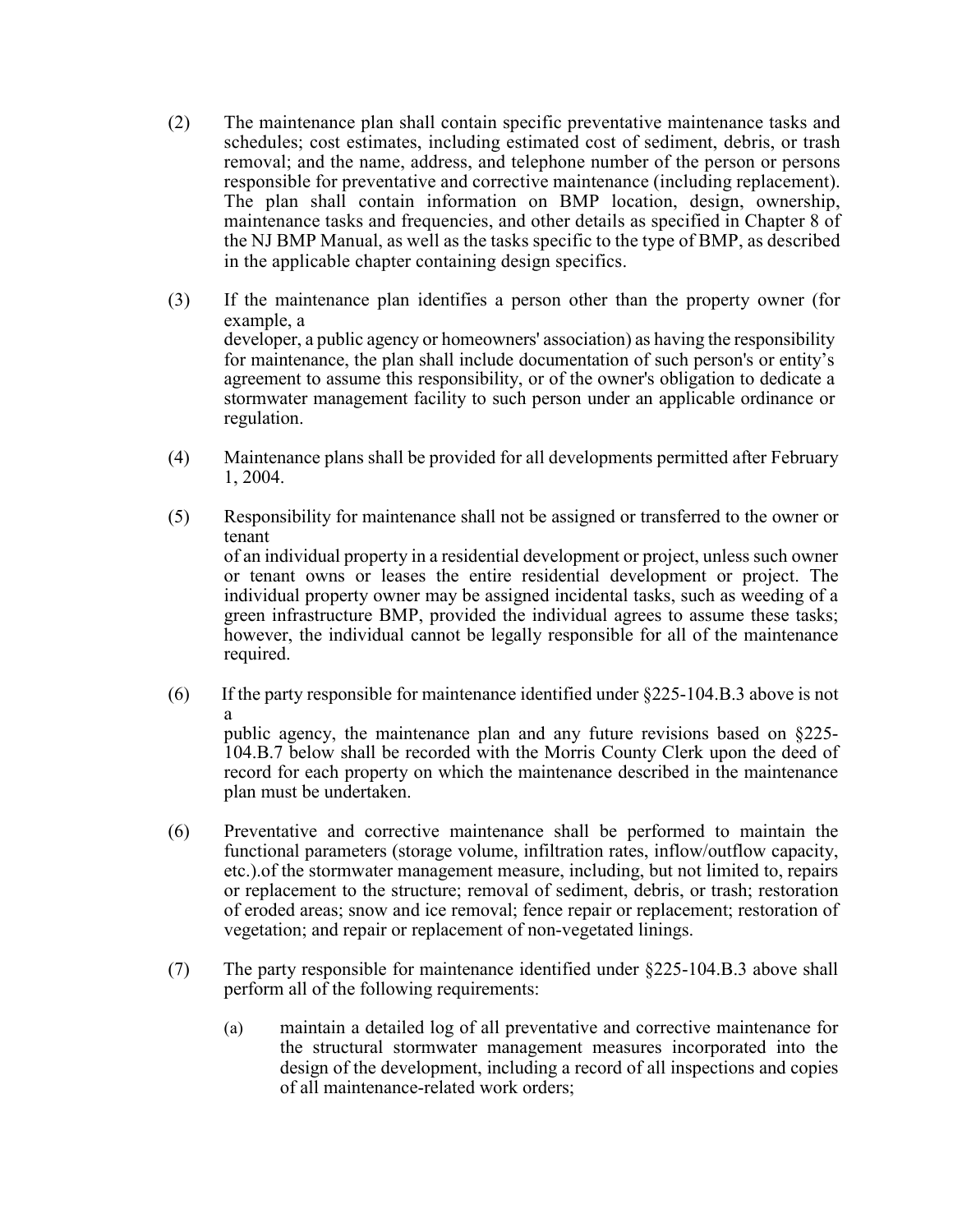- (b) evaluate the effectiveness of the maintenance plan at least once per year and adjust the plan and the deed as needed; and
- (c) retain and make available, upon request by any public entity with administrative, health, environmental, or safety authority over the site, the maintenance plan and the documentation required by §225-104.B.6 and B.7 above; and
- (d) shall submit inspection reports and maintenance logs to the Township Engineer before June 1 of each year; and
- (e) in instances where a maintenance plan has not been created, the owner shall ensure that the stormwater facilities are inspected annually by a competent professional i.e. Professional Engineer, Landscape Architect, or other environmental professional with experience in stormwater systems and as approved by the Township Engineer.
- (f) Inspection, maintenance and repair submissions in this section apply to all stormwater management systems constructed after February 7, 1984, as referenced in N.J.A.C. 7:14A – Tier A Municipal Stormwater General Permit.
- (8) The requirements of §225-104.B.3 and B.4 do not apply to stormwater management facilities that are dedicated to and accepted by the municipality or another governmental agency, subject to all applicable municipal stormwater general permit conditions, as issued by the Department. In all other cases where the Township does not take responsibility for repair and maintenance of the stormwater management resources, the applicant shall post a two-year maintenance guarantee in accordance with N.J.S.A. 40:55D-53.

Maintenance and inspection guidance can be found on the Department's website at:

[https://www.njstormwater.org/maintenance guidance.htm.](https://www.njstormwater.org/maintenance_guidance.htm)

- (9) In the event that the stormwater management facility becomes a danger to public safety or public health, or if it is in need of maintenance or repair, the municipality shall so notify the responsible person in writing. Upon receipt of that notice, the responsible person shall have fourteen (14) days to effect maintenance and repair of the facility in a manner that is approved by the municipal engineer or his designee. The municipality, in its discretion, may extend the time allowed for effecting maintenance and repair for good cause. If the responsible person fails or refuses to perform such maintenance and repair, the municipality may immediately proceed to do so and shall bill the cost thereof to the responsible person. Nonpayment of such bill may result in a lien on the property.
- C. Nothing in this subsection shall preclude the municipality in which the major development or minor development is located from requiring the posting of a performance or maintenance guarantee in accordance with N.J.S.A. 40:55D-53.

### **§ 225-105 Violations and Penalties**